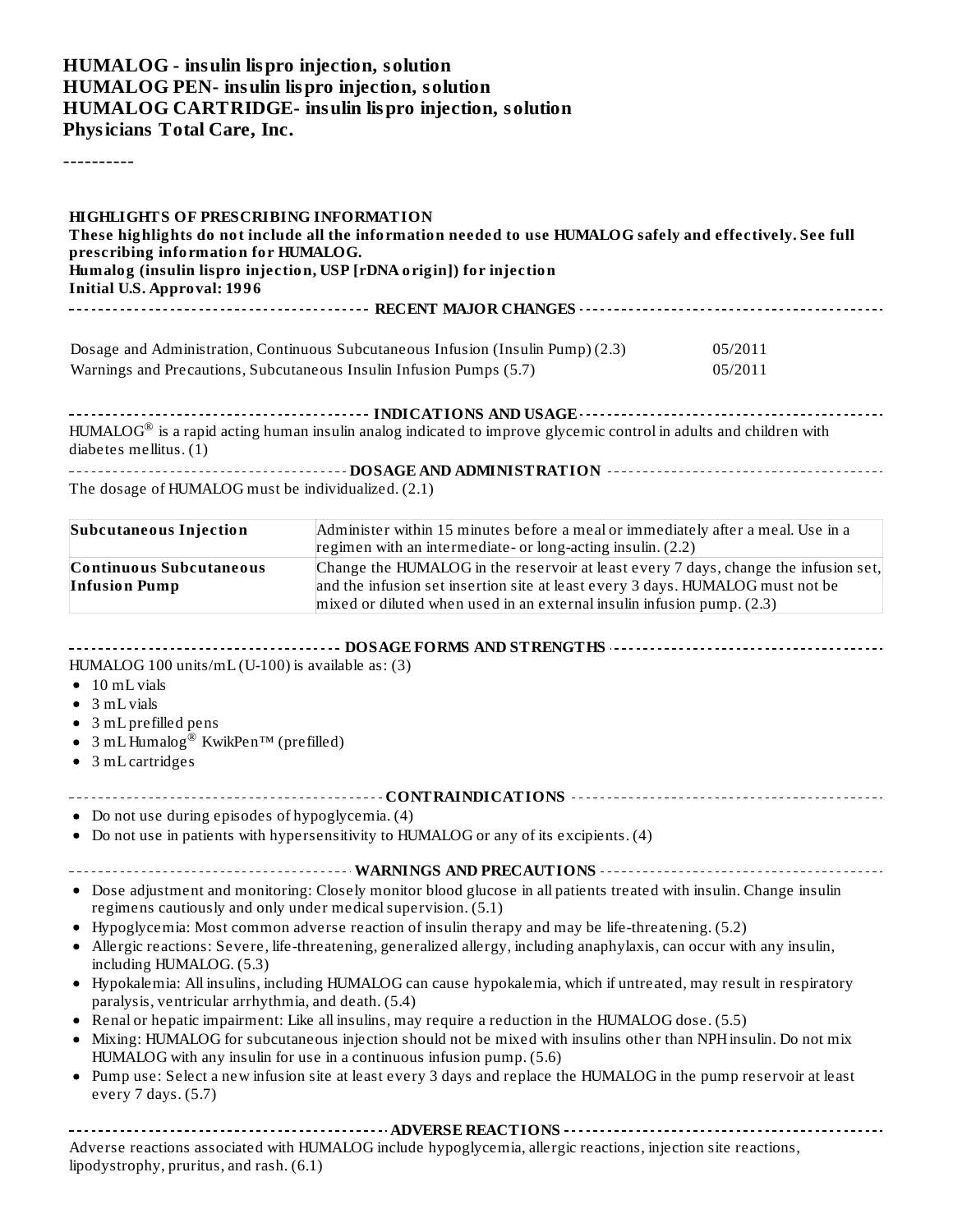#### **To report SUSPECTED ADVERSE REACTIONS, contact Eli Lilly and Company at 1-800-LillyRx (1-800-545- 5979) or FDA at 1-800-FDA-1088 or www.fda.gov/medwatch.**

- **DRUG INTERACTIONS CONSERVATIONS CONSTRUSTIONS CONSTRUSTIONS**
- Certain drugs may affect glucose metabolism and may necessitate insulin dose adjustment. (7)
- The signs of hypoglycemia may be reduced or absent in patients taking anti-adrenergic drugs (e.g., beta-blockers, clonidine, guanethidine, and reserpine). (7)

**USE IN SPECIFIC POPULATIONS** *Pediatrics:* Has not been studied in children with type 2 diabetes. Has not been studied in children with type 1 diabetes <3 years of age. (8.4)

**See 17 for PATIENT COUNSELING INFORMATION, FDA-approved patient labeling and FDA-approved patient labeling.**

**Revised: 5/2012**

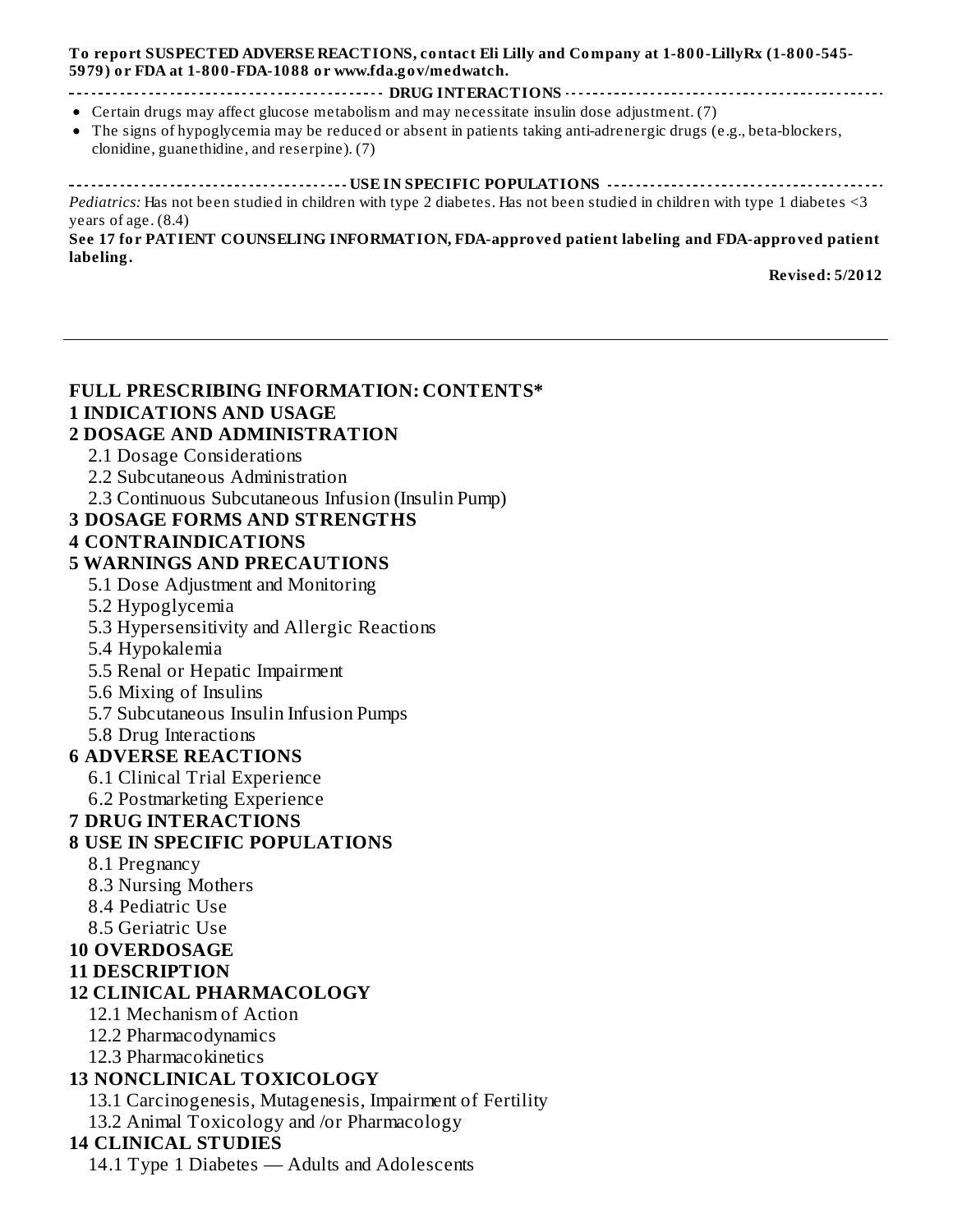14.2 Type 2 Diabetes – Adults

14.3 Type 1 Diabetes – Pediatric and Adolescents

14.4 Type 1 Diabetes – Adults Continuous Subcutaneous Insulin Infusion

14.5 Type 1 Diabetes – Pediatric Continuous Subcutaneous Insulin Infusion

#### **16 HOW SUPPLIED/STORAGE AND HANDLING**

16.1 How Supplied

16.2 Storage

16.3 Preparation and Handling

#### **17 PATIENT COUNSELING INFORMATION**

17.1 Instructions for All Patients

17.2 For Patients Using Continuous Subcutaneous Insulin Pumps

\* Sections or subsections omitted from the full prescribing information are not listed.

#### **FULL PRESCRIBING INFORMATION**

#### **1 INDICATIONS AND USAGE**

HUMALOG is an insulin analog indicated to improve glycemic control in adults and children with diabetes mellitus.

## **2 DOSAGE AND ADMINISTRATION**

#### **2.1 Dosage Considerations**

When given subcutaneously, HUMALOG has a more rapid onset of action and a shorter duration of action than regular human insulin.

The dosage of HUMALOG must be individualized. Blood glucose monitoring is essential in all patients receiving insulin therapy.

The total daily insulin requirement may vary and is usually between 0.5 to 1 unit/kg/day. Insulin requirements may be altered during stress, major illness, or with changes in exercise, meal patterns, or coadministered drugs.

#### **2.2 Subcutaneous Administration**

HUMALOG should be given within 15 minutes before a meal or immediately after a meal.

HUMALOG given by subcutaneous injection should generally be used in regimens with an intermediate- or long-acting insulin.

HUMALOG administered by subcutaneous injection should be given in the abdominal wall, thigh, upper arm, or buttocks. Injection sites should be rotated within the same region (abdomen, thigh, upper arm, or buttocks) from one injection to the next to reduce the risk of lipodystrophy *[see Adverse Reactions (6.1)].*

## **2.3 Continuous Subcutaneous Infusion (Insulin Pump)**

HUMALOG may be administered by continuous subcutaneous infusion by an external insulin pump. Do not use diluted or mixed insulins in external insulin pumps. Infusion sites should be rotated within the same region to reduce the risk of lipodystrophy *[see Adverse Reactions (6.1)]*. Change the HUMALOG in the reservoir at least every 7 days, change the infusion sets and the infusion set insertion site at least every 3 days.

The initial programming of the external insulin infusion pump should be based on the total daily insulin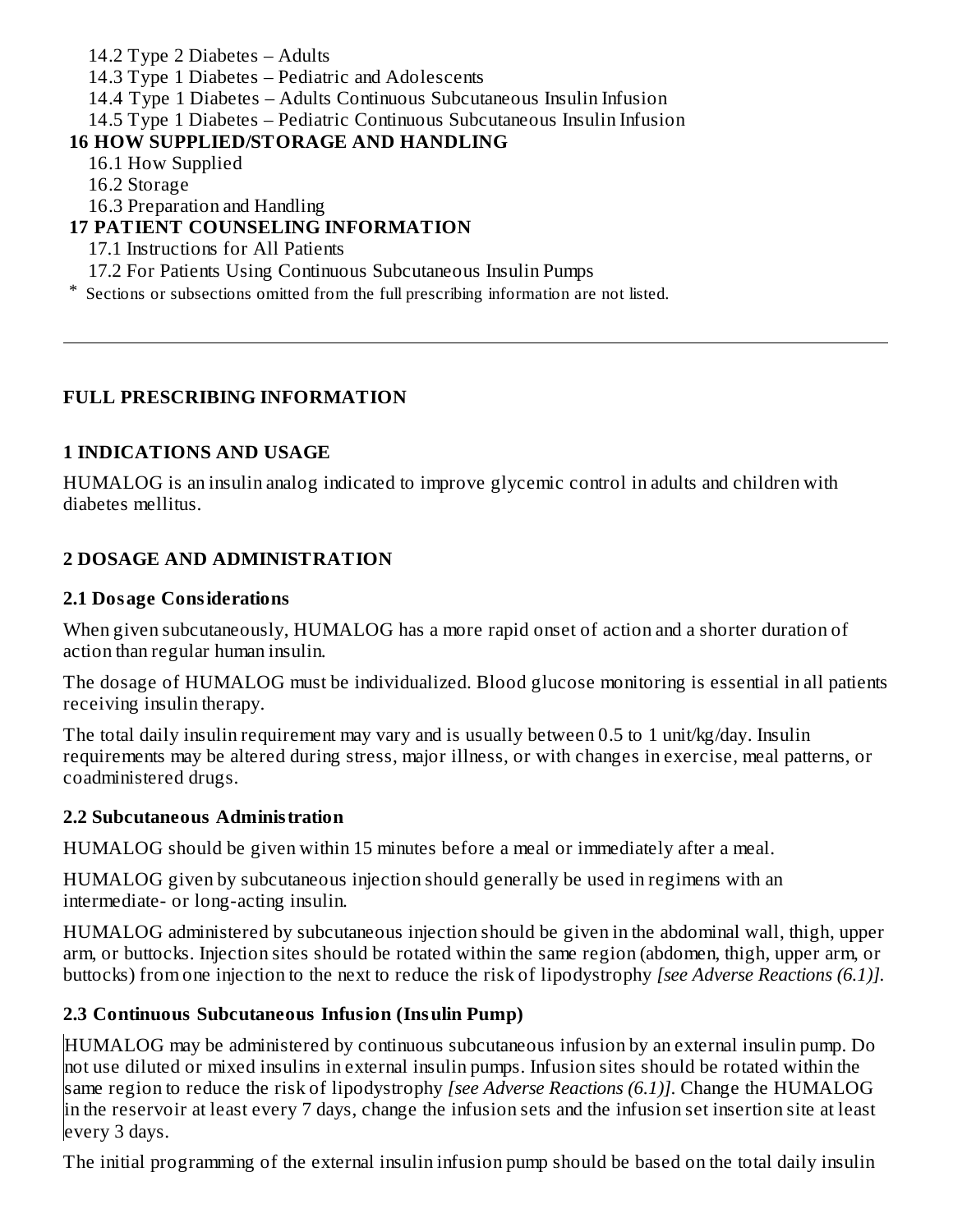dose of the previous regimen. Although there is significant variability among patients, approximately 50% of the total dose is usually given as meal-related boluses of HUMALOG and the remainder is given as a basal infusion. HUMALOG is recommended for use in pump systems suitable for insulin infusion such as MiniMed, Disetronic, and other equivalent pumps *[see For Patients Using Continuous Subcutaneous Insulin Pumps (17.2)]*.

## **3 DOSAGE FORMS AND STRENGTHS**

HUMALOG 100 units per mL (U-100) is available as:

- $\bullet$  10 mL vials
- $\bullet$  3 mL vials
- 3 mL prefilled pens
- 3 mL Humalog KwikPen (prefilled)
- 3 mL cartridges

#### **4 CONTRAINDICATIONS**

HUMALOG is contraindicated:

- during episodes of hypoglycemia
- in patients who are hypersensitive to HUMALOG or to any of its excipients.

## **5 WARNINGS AND PRECAUTIONS**

#### **5.1 Dos e Adjustment and Monitoring**

Glucose monitoring is essential for patients receiving insulin therapy. Changes to an insulin regimen should be made cautiously and only under medical supervision. Changes in insulin strength, manufacturer, type, or method of administration may result in the need for a change in insulin dose. Concomitant oral antidiabetic treatment may need to be adjusted.

As with all insulin preparations, the time course of action for HUMALOG may vary in different individuals or at different times in the same individual and is dependent on many conditions, including the site of injection, local blood supply, or local temperature. Patients who change their level of physical activity or meal plan may require adjustment of insulin dosages.

#### **5.2 Hypoglycemia**

Hypoglycemia is the most common adverse effect associated with insulins, including HUMALOG. The risk of hypoglycemia increases with tighter glycemic control. Patients must be educated to recognize and manage hypoglycemia. Hypoglycemia can happen suddenly and symptoms may be different for each person and may change from time to time. Severe hypoglycemia can cause seizures and may be lifethreatening or cause death.

The timing of hypoglycemia usually reflects the time-action profile of the administered insulin formulations. Other factors such as changes in food intake (e.g., amount of food or timing of meals), injection site, exercise, and concomitant medications may also alter the risk of hypoglycemia *[see Drug Interactions (7)]*.

As with all insulins, use caution in patients with hypoglycemia unawareness and in patients who may be predisposed to hypoglycemia (e.g., the pediatric population and patients who fast or have erratic food intake). The patient's ability to concentrate and react may be impaired as a result of hypoglycemia. This may present a risk in situations where these abilities are especially important, such as driving or operating other machinery.

Rapid changes in serum glucose levels may induce symptoms similar to hypoglycemia in persons with diabetes, regardless of the glucose value. Early warning symptoms of hypoglycemia may be different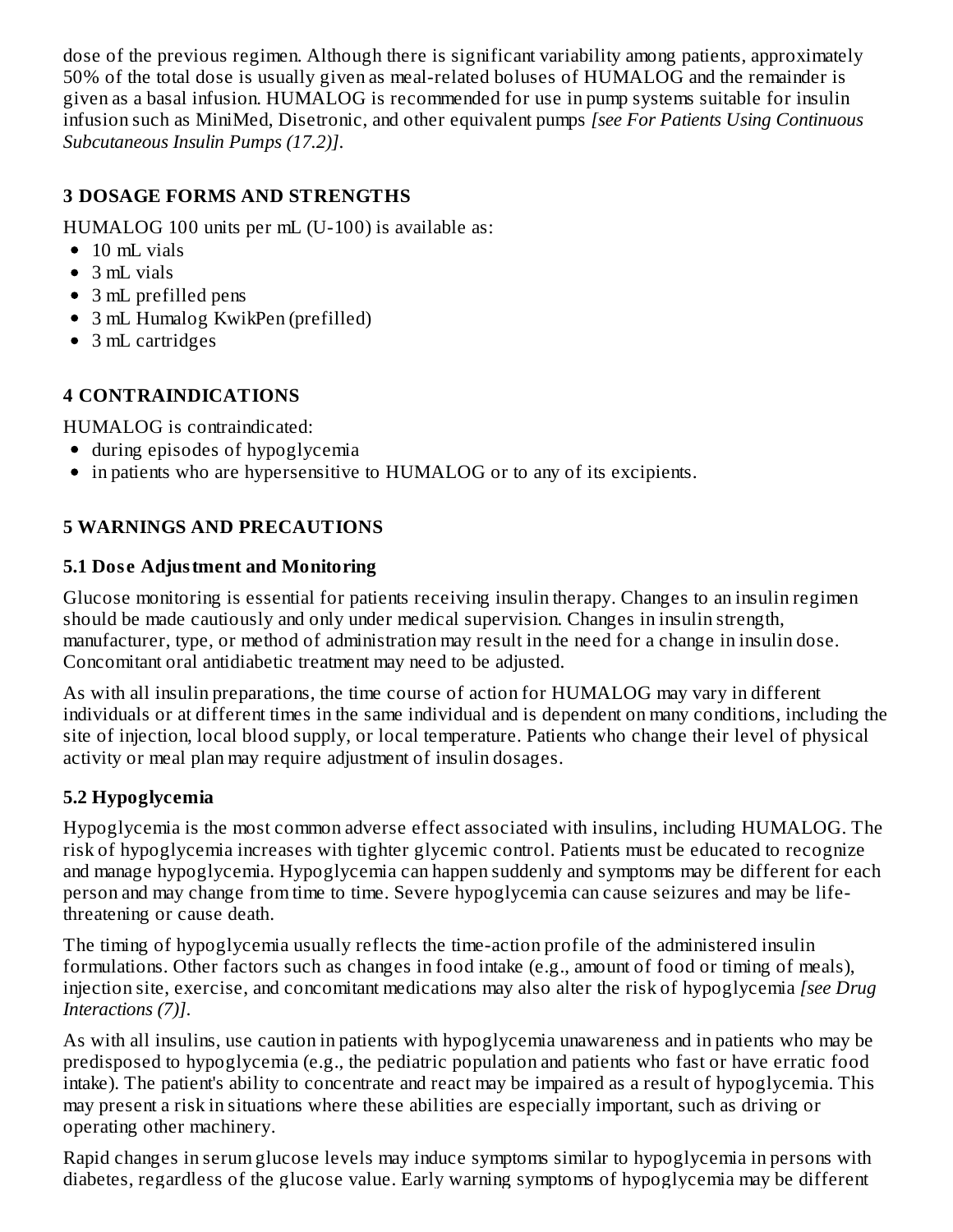diabetes, regardless of the glucose value. Early warning symptoms of hypoglycemia may be different or less pronounced under certain conditions, such as longstanding diabetes, diabetic nerve disease, use of medications such as beta-blockers *[see Drug Interactions (7)]*, or intensified diabetes control. These situations may result in severe hypoglycemia (and, possibly, loss of consciousness) prior to the patient's awareness of hypoglycemia.

## **5.3 Hypers ensitivity and Allergic Reactions**

Severe, life-threatening, generalized allergy, including anaphylaxis, can occur with insulin products, including HUMALOG *[see Adverse Reactions (6.1)]*.

# **5.4 Hypokalemia**

All insulin products, including HUMALOG, cause a shift in potassium from the extracellular to intracellular space, possibly leading to hypokalemia. Untreated hypokalemia may cause respiratory paralysis, ventricular arrhythmia, and death. Use caution in patients who may be at risk for hypokalemia (e.g., patients using potassium-lowering medications, patients taking medications sensitive to serum potassium concentrations).

# **5.5 Renal or Hepatic Impairment**

Frequent glucose monitoring and insulin dose reduction may be required in patients with renal or hepatic impairment *[see Clinical Pharmacology (12.3)]*.

# **5.6 Mixing of Insulins**

HUMALOG for subcutaneous injection should not be mixed with insulin preparations other than NPH insulin. If HUMALOG is mixed with NPH insulin, HUMALOG should be drawn into the syringe first. Injection should occur immediately after mixing.

Do not mix HUMALOG with other insulins for use in an external subcutaneous infusion pump.

# **5.7 Subcutaneous Insulin Infusion Pumps**

When used in an external insulin pump for subcutaneous infusion, HUMALOG should not be diluted or mixed with any other insulin. Change the HUMALOG in the reservoir at least every 7 days, change the infusion sets and the infusion set insertion site at least every 3 days. HUMALOG should not be exposed to temperatures greater than 98.6°F (37°C).

Malfunction of the insulin pump or infusion set or insulin degradation can rapidly lead to hyperglycemia and ketosis. Prompt identification and correction of the cause of hyperglycemia or ketosis is necessary. Interim subcutaneous injections with HUMALOG may be required. Patients using continuous subcutaneous insulin infusion pump therapy must be trained to administer insulin by injection and have alternate insulin therapy available in case of pump failure *[see Dosage and Administration (2.3), How Supplied/Storage and Handling (16), and Patient Counseling Information (17.2)]*.

# **5.8 Drug Interactions**

Some medications may alter insulin requirements and the risk for hypoglycemia or hyperglycemia *[see Drug Interactions (7)]*.

# **6 ADVERSE REACTIONS**

The following adverse reactions are discussed elsewhere:

- Hypoglycemia *[see Warnings and Precautions (5.2)]*.
- Hypokalemia *[see Warnings and Precautions (5.4)]*.

# **6.1 Clinical Trial Experience**

Because clinical trials are conducted under widely varying designs, the adverse reaction rates reported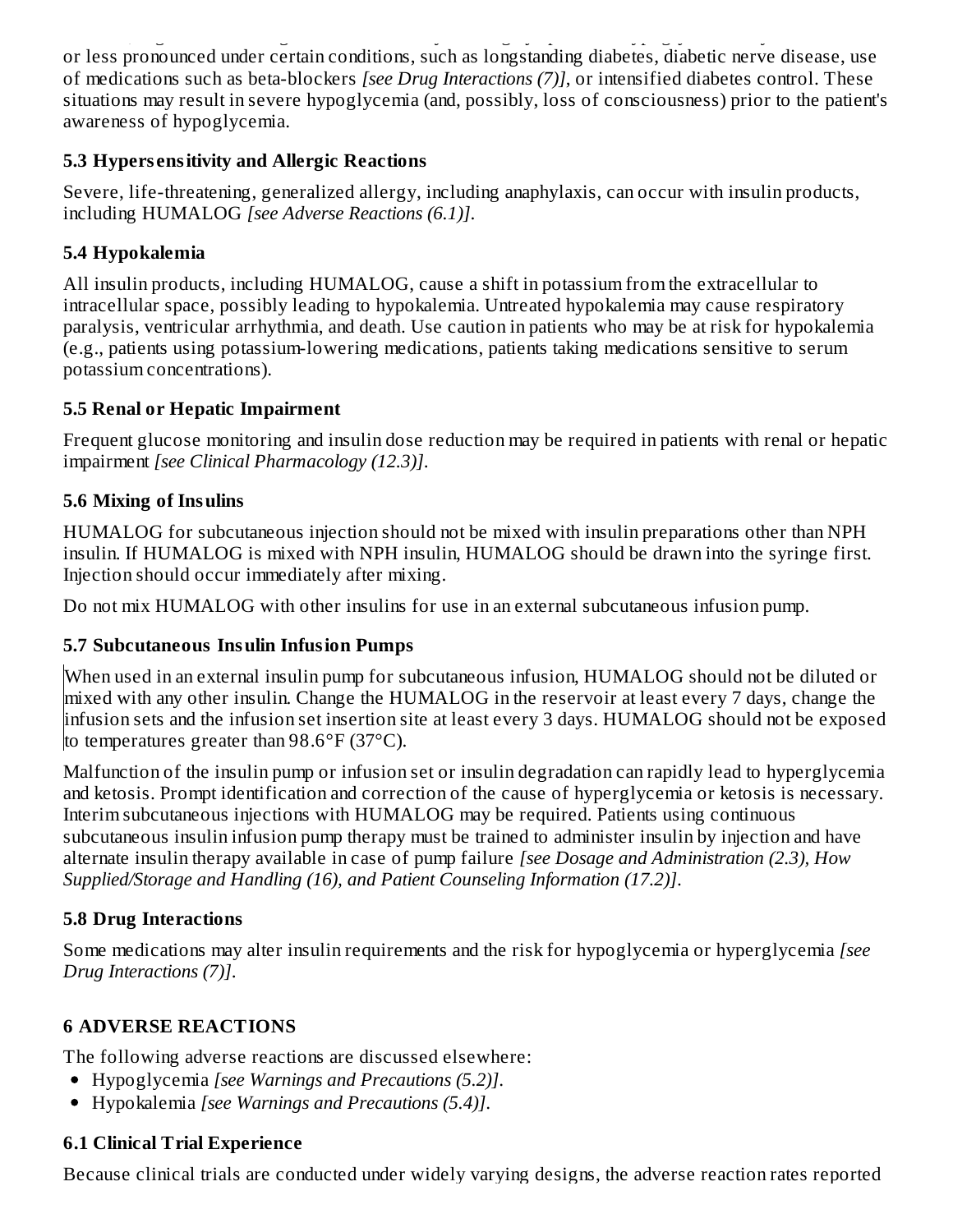in one clinical trial may not be easily compared with those rates reported in another clinical trial, and may not reflect the rates actually observed in clinical practice.

The frequencies of Treatment-Emergent Adverse Events during HUMALOG clinical trials in patients with type 1 diabetes mellitus and type 2 diabetes mellitus are listed in the tables below.

| Events, $n$ (%)         | Lispro    | <b>Regular human insulin</b><br><b>T</b> otal |           |
|-------------------------|-----------|-----------------------------------------------|-----------|
|                         | $(n=81)$  | $(n=86)$                                      | $(n=167)$ |
| Flu syndrome            | 28 (34.6) | 28 (32.6)                                     | 56 (33.5) |
| Pharyngitis             | 27(33.3)  | 29 (33.7)                                     | 56 (33.5) |
| Rhinitis                | 20(24.7)  | 25(29.1)                                      | 45 (26.9) |
| Headache                | 24(29.6)  | 19 (22.1)                                     | 43 (25.7) |
| Pain                    | 16 (19.8) | 14 (16.3)                                     | 30(18.0)  |
| Cough increased         | 14 (17.3) | 15(17.4)                                      | 29 (17.4) |
| Infection               | 11(13.6)  | 18 (20.9)                                     | 29 (17.4) |
| Nausea                  | 5(6.2)    | 13(15.1)                                      | 18(10.8)  |
| Accidental injury       | 7(8.6)    | 10(11.6)                                      | 17(10.2)  |
| Surgical procedure      | 5(6.2)    | 12(14.0)                                      | 17(10.2)  |
| Fever                   | 5(6.2)    | 10(11.6)                                      | 15(9.0)   |
| Abdominal pain          | 6(7.4)    | 7(8.1)                                        | 13(7.8)   |
| Asthenia                | 6(7.4)    | 7(8.1)                                        | 13(7.8)   |
| <b>Bronchitis</b>       | 6(7.4)    | 6(7.0)                                        | 12(7.2)   |
| Diarrhea                | 7(8.6)    | 5(5.8)                                        | 12(7.2)   |
| Dysmenorrhea            | 5(6.2)    | 6(7.0)                                        | 11(6.6)   |
| Myalgia                 | 6(7.4)    | 5(5.8)                                        | 11(6.6)   |
| Urinary tract infection | 5(6.2)    | 4(4.7)                                        | 9(5.4)    |

#### **Table 1: Treatment-Emergent Advers e Events in Patients with Type 1 Diabetes Mellitus (advers e events with frequency ≥5%)**

#### **Table 2: Treatment-Emergent Advers e Events in Patients with Type 2 Diabetes Mellitus (advers e events with frequency ≥5%)**

| Events, $n$ (%)    | Lispro<br>$(n=714)$ | <b>Regular human insulin</b><br>$(n=709)$ | <b>Total</b><br>$(n=1423)$ |
|--------------------|---------------------|-------------------------------------------|----------------------------|
| Headache           | 63 (11.6)           | 66 (9.3)                                  | 149(10.5)                  |
| Pain               | 77(10.8)            | 71(10.0)                                  | 148 (10.4)                 |
| Infection          | 72(10.1)            | 54 $(7.6)$                                | 126(8.9)                   |
| Pharyngitis        | 47(6.6)             | 58 (8.2)                                  | 105(7.4)                   |
| Rhinitis           | 58 $(8.1)$          | 47(6.6)                                   | 105(7.4)                   |
| Flu syndrome       | 44(6.2)             | 58 $(8.2)$                                | 102(7.2)                   |
| Surgical procedure | 53 $(7.4)$          | 48 (6.8)                                  | 101(7.1)                   |

Insulin initiation and intensification of glucose control

Intensification or rapid improvement in glucose control has been associated with a transitory, reversible ophthalmologic refraction disorder, worsening of diabetic retinopathy, and acute painful peripheral neuropathy. However, long-term glycemic control decreases the risk of diabetic retinopathy and neuropathy.

Lipodystrophy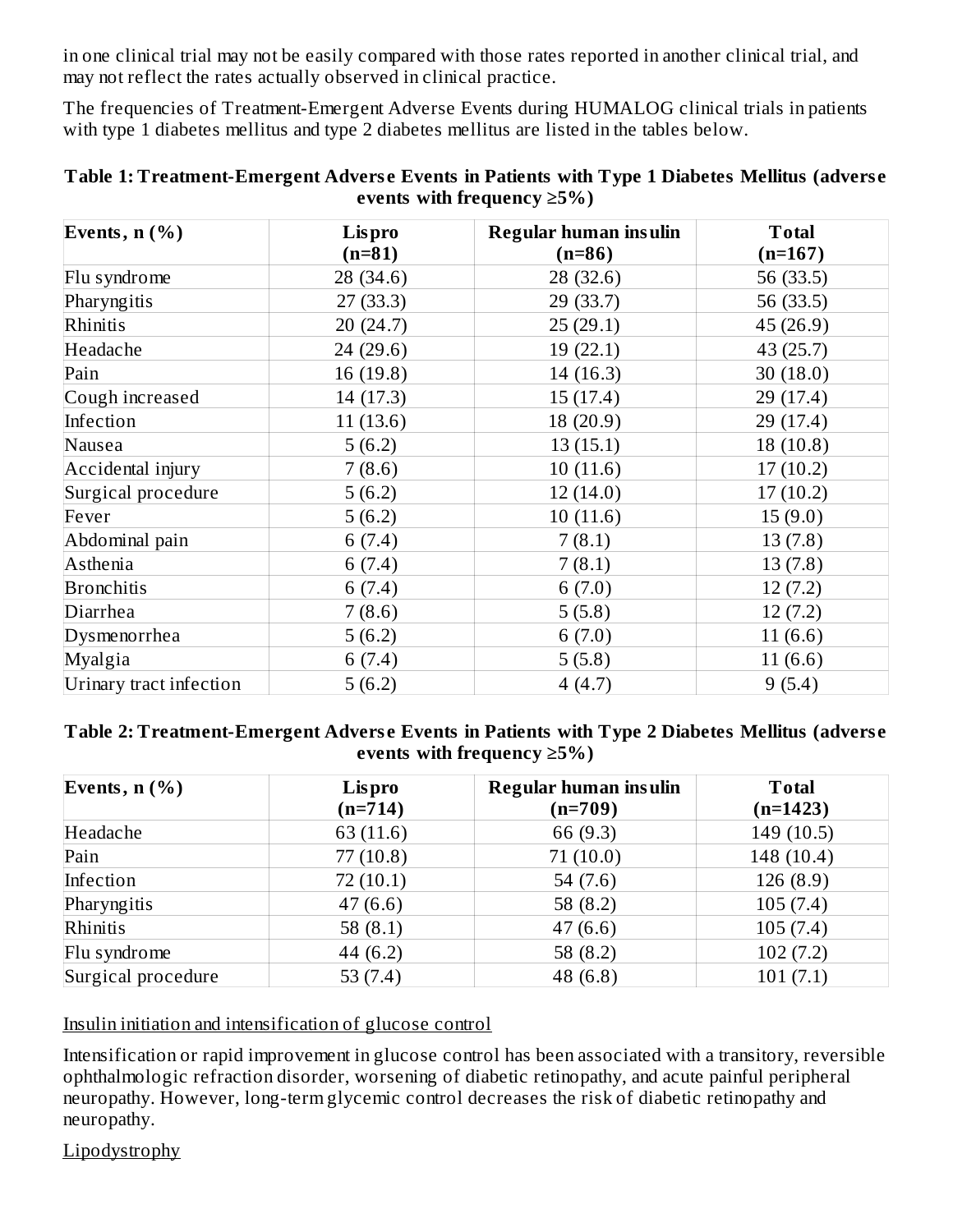Long-term use of insulin, including HUMALOG, can cause lipodystrophy at the site of repeated insulin injections or infusion. Lipodystrophy includes lipohypertrophy (thickening of adipose tissue) and lipoatrophy (thinning of adipose tissue), and may affect insulin absorption. Rotate insulin injection or infusion sites within the same region to reduce the risk of lipodystrophy *[see Dosage and Administration (2.2, 2.3)]*.

#### Weight gain

Weight gain can occur with insulin therapy, including HUMALOG, and has been attributed to the anabolic effects of insulin and the decrease in glucosuria.

#### Peripheral Edema

Insulin, including HUMALOG, may cause sodium retention and edema, particularly if previously poor metabolic control is improved by intensified insulin therapy.

#### Adverse Reactions with Continuous Subcutaneous Insulin Infusion (CSII)

In a 12-week, randomized, crossover study in adult patients with type 1 diabetes (n=39), the rates of catheter occlusions and infusion site reactions were similar for HUMALOG and regular human insulin treated patients (*see* Table 3).

## **Table 3: Catheter Occlusions and Infusion Site Reactions**

|                           | HUMALOG        | Regular human insulin |
|---------------------------|----------------|-----------------------|
|                           | $(n=38)$       | $(n=39)$              |
| Catheter occlusions/month | 0.09           | 0.10                  |
| Infusion site reactions   | $2.6\%$ (1/38) | $2.6\%$ (1/39)        |

In a randomized, 16-week, open-label, parallel design study of children and adolescents with type 1 diabetes, adverse event reports related to infusion-site reactions were similar for insulin lispro and insulin aspart (21% of 100 patients versus 17% of 198 patients, respectively). In both groups, the most frequently reported infusion site adverse events were infusion site erythema and infusion site reaction.

## Allergic Reactions

*Local Allergy* — As with any insulin therapy, patients taking HUMALOG may experience redness, swelling, or itching at the site of the injection. These minor reactions usually resolve in a few days to a few weeks, but in some occasions, may require discontinuation of HUMALOG. In some instances, these reactions may be related to factors other than insulin, such as irritants in a skin cleansing agent or poor injection technique.

*Systemic Allergy* — Severe, life-threatening, generalized allergy, including anaphylaxis, may occur with any insulin, including HUMALOG. Generalized allergy to insulin may cause whole body rash (including pruritus), dyspnea, wheezing, hypotension, tachycardia, or diaphoresis.

In controlled clinical trials, pruritus (with or without rash) was seen in 17 patients receiving regular human insulin (n=2969) and 30 patients receiving HUMALOG (n=2944).

Localized reactions and generalized myalgias have been reported with injected metacresol, which is an excipient in HUMALOG *[see Contraindications (4)]*.

# Antibody Production

In large clinical trials with patients with type  $1$  (n=509) and type  $2$  (n=262) diabetes mellitus, anti-insulin antibody (insulin lispro-specific antibodies, insulin-specific antibodies, cross-reactive antibodies) formation was evaluated in patients receiving both regular human insulin and HUMALOG (including patients previously treated with human insulin and naive patients). As expected, the largest increase in the antibody levels occurred in patients new to insulin therapy. The antibody levels peaked by 12 months and declined over the remaining years of the study These antibodies do not appear to cause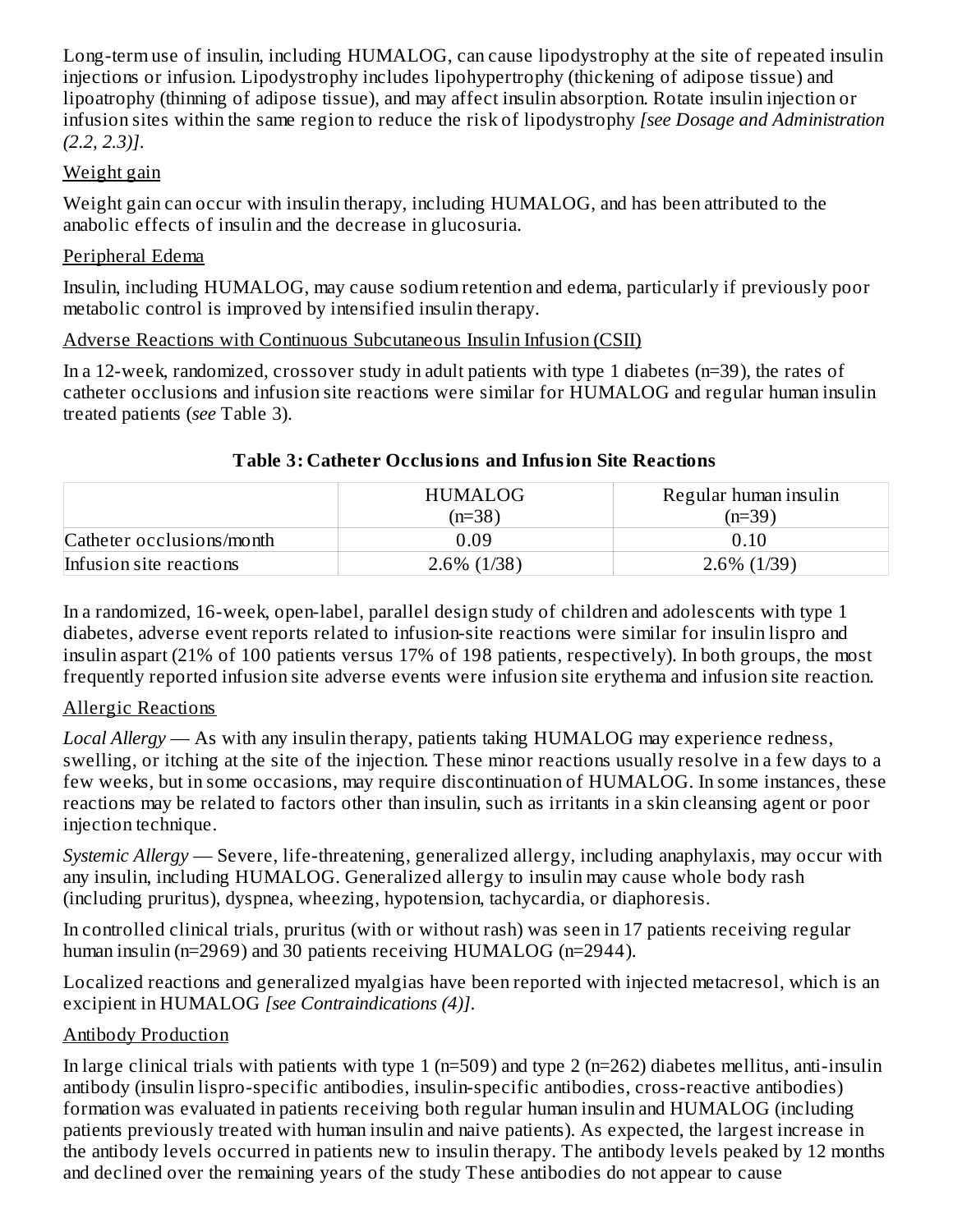deterioration in glycemic control or necessitate an increase in insulin dose. There was no statistically significant relationship between the change in the total daily insulin dose and the change in percent antibody binding for any of the antibody types.

## **6.2 Postmarketing Experience**

The following additional adverse reactions have been identified during post-approval use of HUMALOG. Because these reactions are reported voluntarily from a population of uncertain size, it is not always possible to reliably estimate their frequency or establish a causal relationship to drug exposure.

Medication errors in which other insulins have been accidentally substituted for HUMALOG have been identified during postapproval use *[see Patient Counseling Information (17)]*.

# **7 DRUG INTERACTIONS**

A number of drugs affect glucose metabolism and may require insulin dose adjustment and particularly close monitoring.

Following are some of the examples:

- **Drugs That May Increas e the Blood-Glucos e-Lowering Effect of HUMALOG and Sus ceptibility to Hypoglycemia:** Oral antidiabetic agents, salicylates, sulfonamide antibiotics, monoamine oxidase inhibitors, fluoxetine, pramlintide, disopyramide, fibrates, propoxyphene, pentoxifylline, ACE inhibitors, angiotensin II receptor blocking agents, and somatostatin analogs (e.g., octreotide).
- **Drugs That May Reduce the Blood-Glucos e-Lowering Effect of HUMALOG:** corticosteroids, isoniazid, niacin, estrogens, oral contraceptives, phenothiazines, danazol, diuretics, sympathomimetic agents (e.g., epinephrine, albuterol, terbutaline), somatropin, atypical antipsychotics, glucagon, protease inhibitors, and thyroid hormones.
- **Drugs That May Increas e or Reduce the Blood-Glucos e-Lowering Effect of HUMALOG:** beta-blockers, clonidine, lithium salts, and alcohol. Pentamidine may cause hypoglycemia, which may sometimes be followed by hyperglycemia.
- **Drugs That May Reduce the Signs of Hypoglycemia:** beta-blockers, clonidine, guanethidine, and reserpine.

# **8 USE IN SPECIFIC POPULATIONS**

## **8.1 Pregnancy**

Pregnancy Category B. All pregnancies have a background risk of birth defects, loss, or other adverse outcome regardless of drug exposure. This background risk is increased in pregnancies complicated by hyperglycemia and may be decreased with good metabolic control. It is essential for patients with diabetes or history of gestational diabetes to maintain good metabolic control before conception and throughout pregnancy. In patients with diabetes or gestational diabetes insulin requirements may decrease during the first trimester, generally increase during the second and third trimesters, and rapidly decline after delivery. Careful monitoring of glucose control is essential in these patients. Therefore, female patients should be advised to tell their physicians if they intend to become, or if they become pregnant while taking HUMALOG.

Although there are limited clinical studies of the use of HUMALOG in pregnancy, published studies with human insulins suggest that optimizing overall glycemic control, including postprandial control, before conception and during pregnancy improves fetal outcome.

In a combined fertility and embryo-fetal development study, female rats were given subcutaneous insulin lispro injections of 5 and 20 units/kg/day (0.8 and 3 times the human subcutaneous dose of 1 unit/kg/day, based on units/body surface area, respectively) from 2 weeks prior to cohabitation through Gestation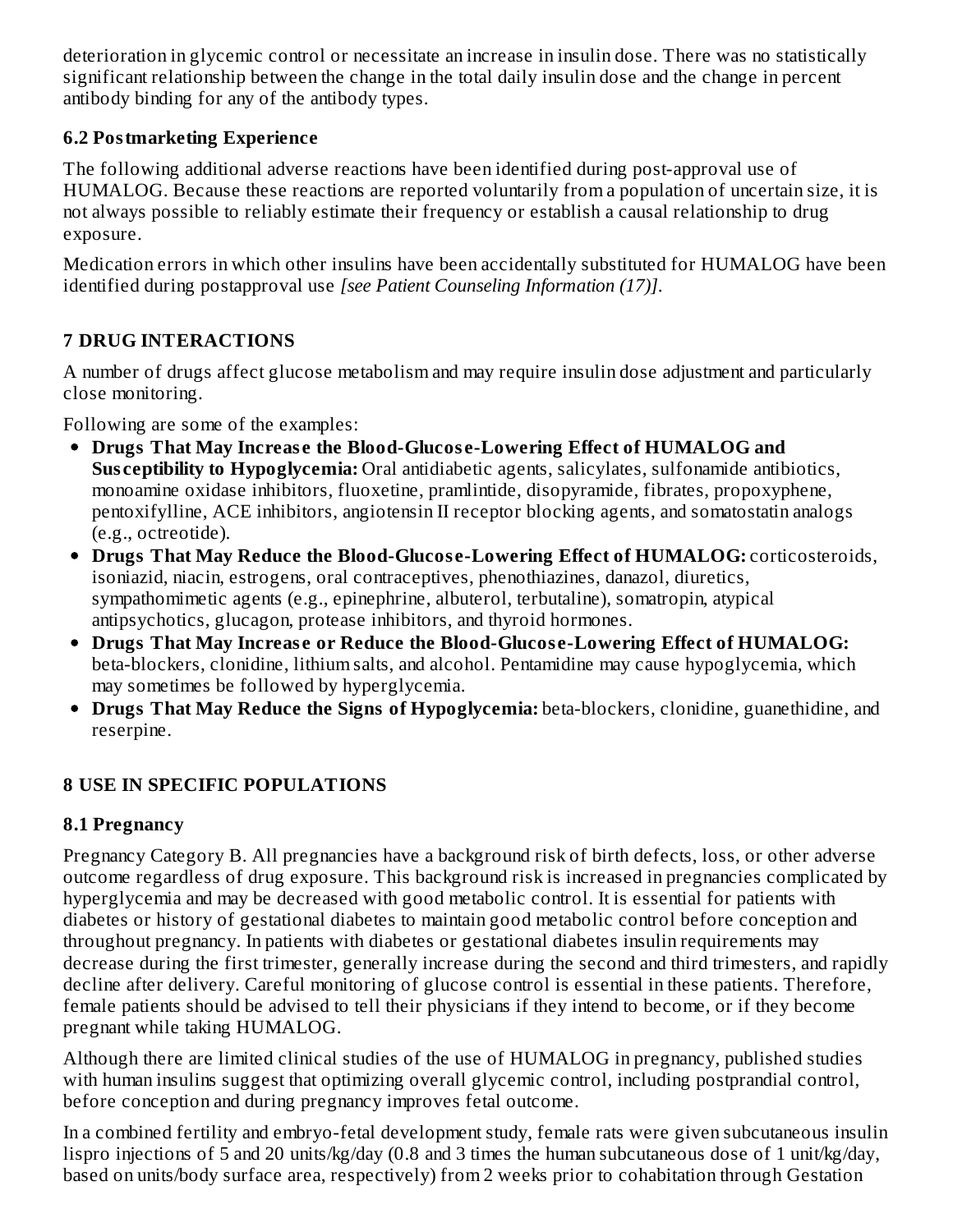Day 19. There were no adverse effects on female fertility, implantation, or fetal viability and morphology. However, fetal growth retardation was produced at the 20 units/kg/day-dose as indicated by decreased fetal weight and an increased incidence of fetal runts/litter.

In an embryo-fetal development study in pregnant rabbits, insulin lispro doses of 0.1, 0.25, and 0.75 unit/kg/day (0.03, 0.08, and 0.24 times the human subcutaneous dose of 1 unit/kg/day, based on units/body surface area, respectively) were injected subcutaneously on Gestation days 7 through 19. There were no adverse effects on fetal viability, weight, and morphology at any dose.

## **8.3 Nursing Mothers**

It is unknown whether insulin lispro is excreted in human milk. Because many drugs are excreted in human milk, caution should be exercised when HUMALOG is administered to a nursing woman. Use of HUMALOG is compatible with breastfeeding, but women with diabetes who are lactating may require adjustments of their insulin doses.

## **8.4 Pediatric Us e**

HUMALOG is approved for use in children for subcutaneous daily injections and for subcutaneous continuous infusion by external insulin pump. HUMALOG has not been studied in pediatric patients younger than 3 years of age. HUMALOG has not been studied in pediatric patients with type 2 diabetes *[see Clinical Studies (14)]*.

As in adults, the dosage of HUMALOG must be individualized in pediatric patients based on metabolic needs and results of frequent monitoring of blood glucose.

## **8.5 Geriatric Us e**

Of the total number of subjects (n=2834) in eight clinical studies of HUMALOG, twelve percent (n=338) were 65 years of age or over. The majority of these had type 2 diabetes.  $\text{HbA}_{1 \text{c}}$  values and hypoglycemia rates did not differ by age. Pharmacokinetic/pharmacodynamic studies to assess the effect of age on the onset of HUMALOG action have not been performed.

## **10 OVERDOSAGE**

Excess insulin administration may cause hypoglycemia and hypokalemia. Mild episodes of hypoglycemia usually can be treated with oral glucose. Adjustments in drug dosage, meal patterns, or exercise may be needed. More severe episodes with coma, seizure, or neurologic impairment may be treated with intramuscular/subcutaneous glucagon or concentrated intravenous glucose. Sustained carbohydrate intake and observation may be necessary because hypoglycemia may recur after apparent clinical recovery. Hypokalemia must be corrected appropriately.

# **11 DESCRIPTION**

<code>HUMALOG®</code> (insulin lispro injection, USP [rDNA origin]) is a rapid-acting human insulin analog used to lower blood glucose. Insulin lispro is produced by recombinant DNA technology utilizing a nonpathogenic laboratory strain of *Escherichia coli*. Insulin lispro differs from human insulin in that the amino acid proline at position B28 is replaced by lysine and the lysine in position B29 is replaced by proline. Chemically, it is Lys(B28), Pro(B29) human insulin analog and has the empirical formula  $C_{257}H_{383}N_{65}O_{77}S_6$  and a molecular weight of 5808, both identical to that of human insulin.

HUMALOG has the following primary structure: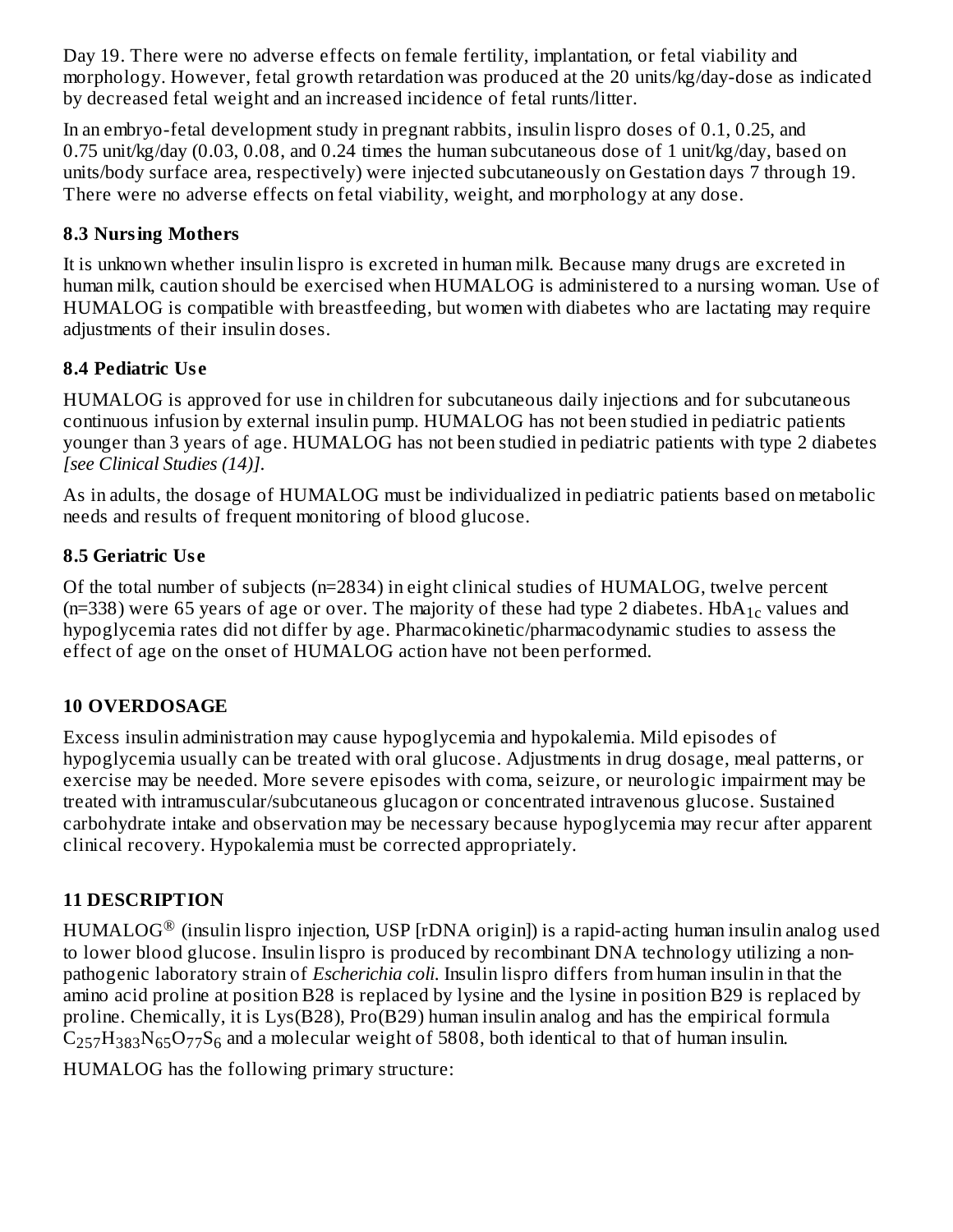

HUMALOG is a sterile, aqueous, clear, and colorless solution. Each milliliter of HUMALOG contains insulin lispro 100 units, 16 mg glycerin, 1.88 mg dibasic sodium phosphate, 3.15 mg Metacresol, zinc oxide content adjusted to provide 0.0197 mg zinc ion, trace amounts of phenol, and Water for Injection. Insulin lispro has a pH of 7.0 to 7.8. The pH is adjusted by addition of aqueous solutions of hydrochloric acid 10% and/or sodium hydroxide 10%.

#### **12 CLINICAL PHARMACOLOGY**

#### **12.1 Mechanism of Action**

Regulation of glucose metabolism is the primary activity of insulins and insulin analogs, including insulin lispro. Insulins lower blood glucose by stimulating peripheral glucose uptake by skeletal muscle and fat, and by inhibiting hepatic glucose production. Insulins inhibit lipolysis and proteolysis, and enhance protein synthesis.

#### **12.2 Pharmacodynamics**

HUMALOG has been shown to be equipotent to human insulin on a molar basis. One unit of HUMALOG has the same glucose-lowering effect as one unit of regular human insulin. Studies in normal volunteers and patients with diabetes demonstrated that HUMALOG has a more rapid onset of action and a shorter duration of activity than regular human insulin when given subcutaneously.

The time course of action of insulin and insulin analogs, such as HUMALOG, may vary considerably in different individuals or within the same individual. The parameters of HUMALOG activity (time of onset, peak time, and duration) as designated in Figure 1 should be considered only as general guidelines. The rate of insulin absorption, and consequently the onset of activity are known to be affected by the site of injection, exercise, and other variables *[see Warnings and Precautions (5.1)]*.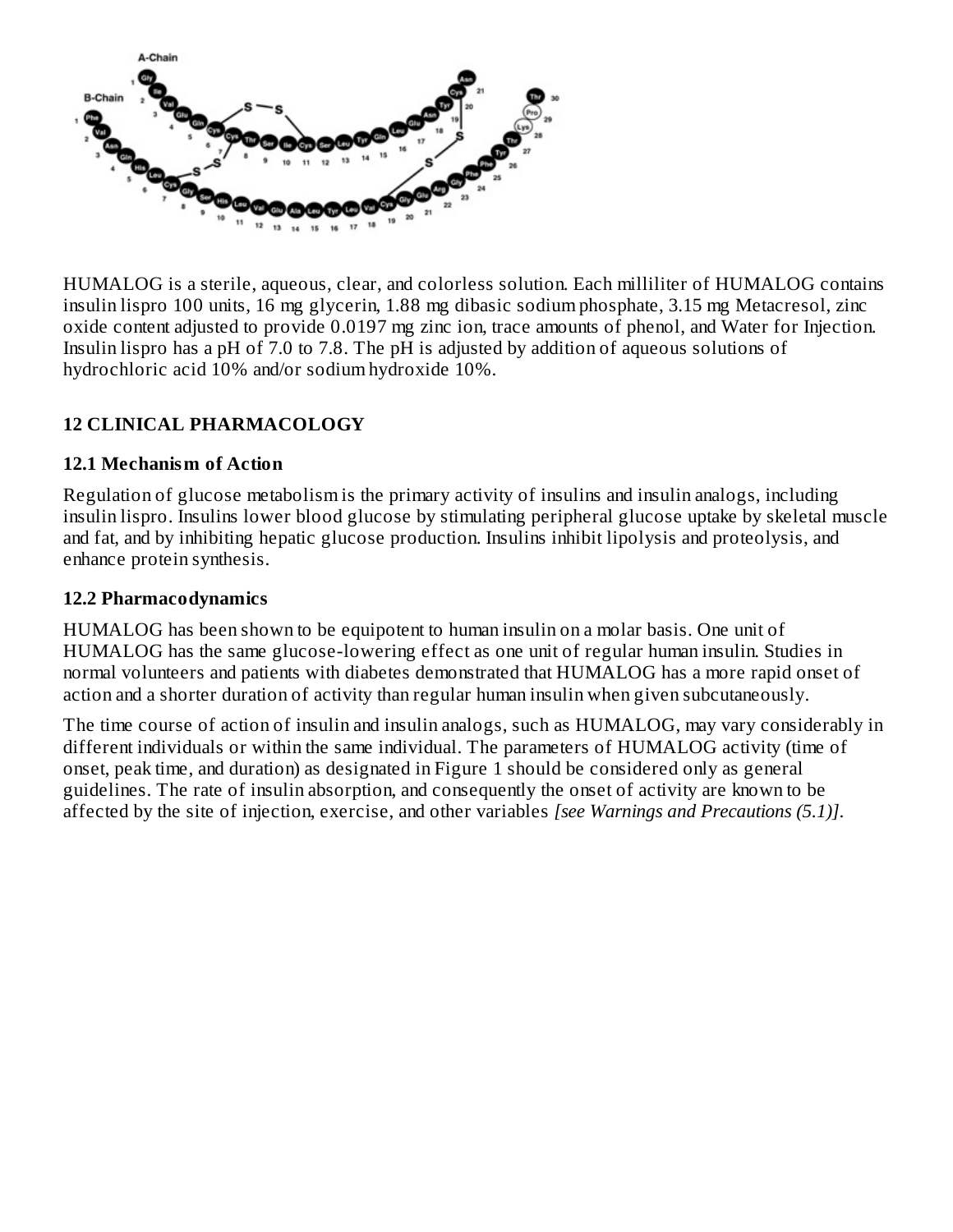

Figure 1: Blood Glucose Levels After Subcutaneous Injection of Regular Human Insulin or HUMALOG (0.2 **unit/kg ) Immediately Before a Hig h Carbohydrate Meal in 10 Patients with Type 1 Diabetes. a**

<sup>a</sup> Baseline insulin concentration was maintained by infusion of 0.2 mU/min/kg human insulin.

#### **12.3 Pharmacokinetics**

Absorption and Bioavailability — Studies in healthy volunteers and patients with diabetes demonstrated that HUMALOG is absorbed more quickly than regular human insulin. In healthy volunteers given subcutaneous doses of HUMALOG ranging from 0.1 to 0.4 unit/kg, peak serum levels were seen 30 to 90 minutes after dosing. When healthy volunteers received equivalent doses of regular human insulin, peak insulin levels occurred between 50 to 120 minutes after dosing. Similar results were seen in patients with type 1 diabetes (*see* Figure 2).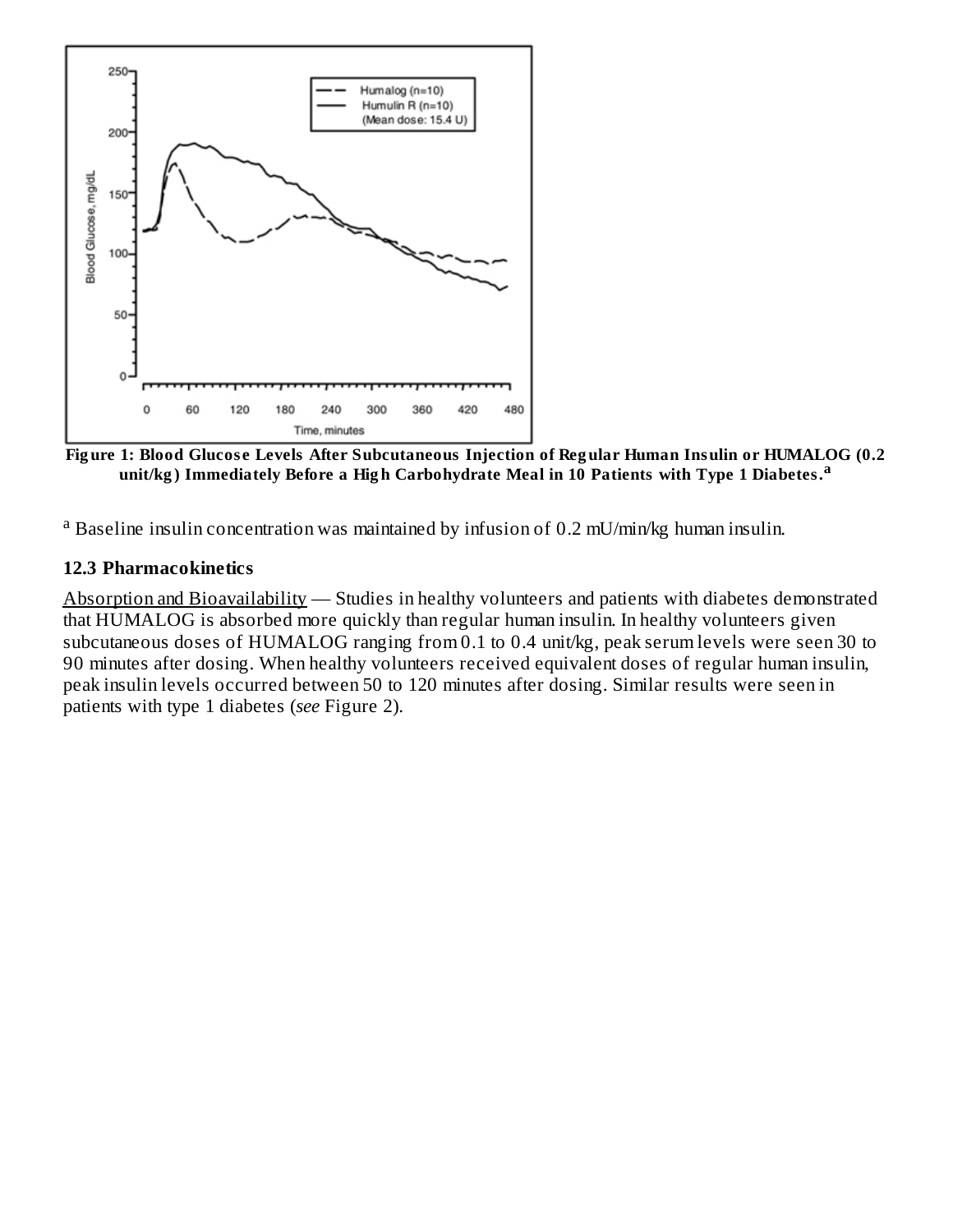

**Fig ure 2: Serum HUMALOG and Insulin Levels After Subcutaneous Injection of Reg ular Human Insulin or HUMALOG (0.2 unit/kg ) Immediately Before a Hig h Carbohydrate Meal in 10 Patients with Type 1 Diabetes. a**

<sup>a</sup> Baseline insulin concentration was maintained by infusion of 0.2 mU/min/kg human insulin.

HUMALOG was absorbed at a consistently faster rate than regular human insulin in healthy male volunteers given 0.2 unit/kg at abdominal, deltoid, or femoral subcutaneous sites. After HUMALOG was administered in the abdomen, serum drug levels were higher and the duration of action was slightly shorter than after deltoid or thigh administration. Bioavailability of HUMALOG is similar to that of regular human insulin. The absolute bioavailability after subcutaneous injection ranges from 55% to 77% with doses between 0.1 to 0.2 unit/kg, inclusive.

Distribution — After subcutaneous administration, the volume of distribution for HUMALOG is identical to that of regular human insulin, with a range of 0.26 to 0.36 L/kg. When administered intravenously, the volume of distribution of HUMALOG (range of 0.26 to 0.36 L/kg) was similar to that of regular human insulin (range of 0.32 to 0.67 L/kg).

Metabolism — Human metabolism studies have not been conducted. However, animal studies indicate that the metabolism of HUMALOG is identical to that of regular human insulin.

<u>Elimination</u> — After subcutaneous administration of HUMALOG, the t $_{1/2}$  is shorter than that of regular human insulin (1 versus 1.5 hours, respectively). When administered intravenously, HUMALOG and regular human insulin demonstrated similar dose-dependent elimination, with a t $_{1/2}$  of 0.44 hours (26  $\,$ min) and 0.34 hours (20 min), respectively (0.1 unit/kg dose) and 0.86 hours (52 min) and 1.1 hours (66 min), respectively (0.2 unit/kg dose).

#### Specific Populations

*Age* — The effect of age on the pharmacokinetics of HUMALOG has not been studied. However, in large clinical trials, sub-group analysis based on age did not indicate any difference in postprandial glucose parameters between HUMALOG and regular human insulin.

*Gender* — The effect of gender on the pharmacokinetics of HUMALOG has not been studied. However, in large clinical trials, sub-group analysis based on gender did not indicate any difference in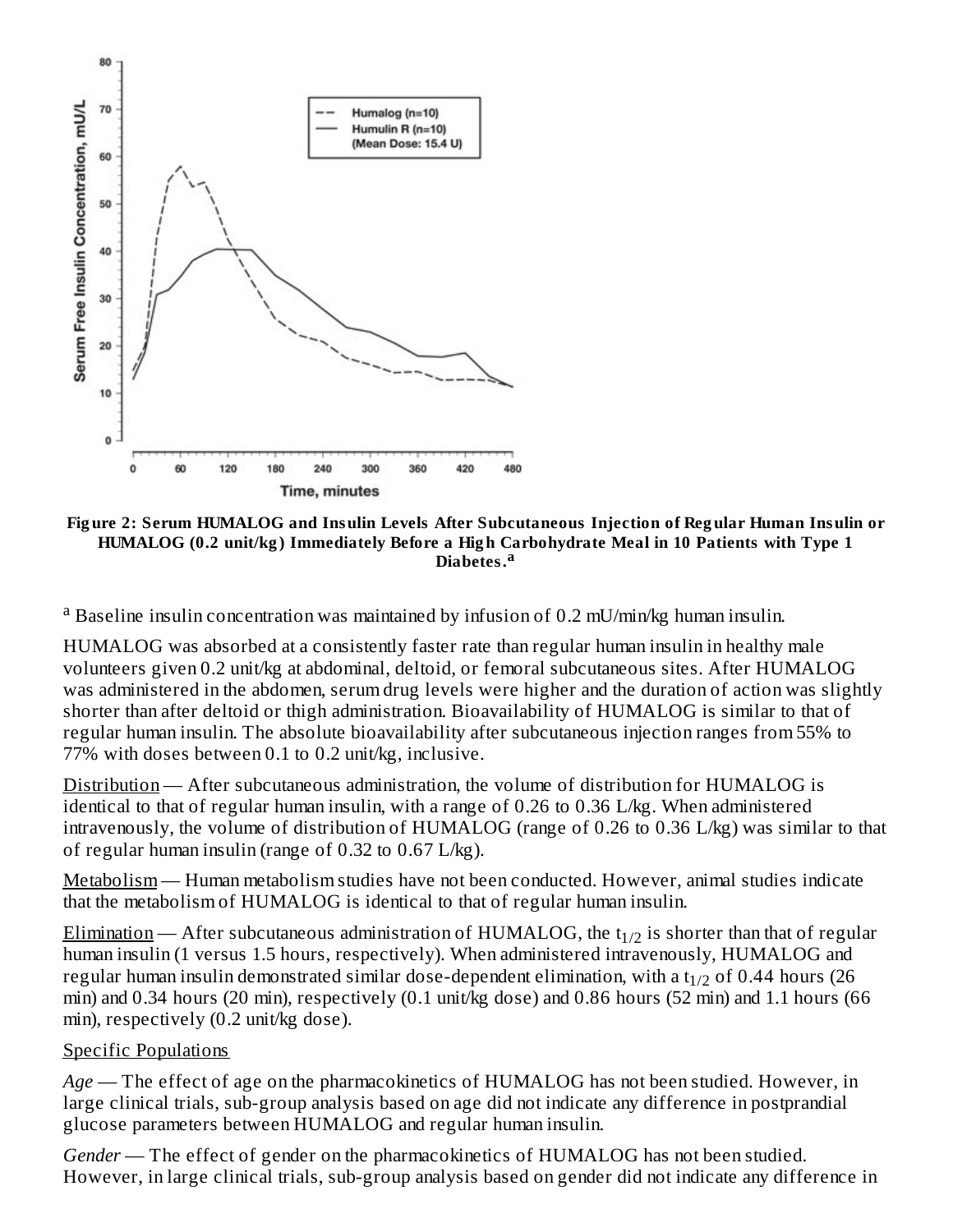postprandial glucose parameters between HUMALOG and regular human insulin.

*Renal Impairment* — Type 2 diabetic patients with varying degree of renal impairment showed no difference in pharmacokinetics of regular insulin and HUMALOG. However, the sensitivity of the patients to insulin did change, with an increased response to insulin as the renal function declined. Some studies with human insulin have shown increased circulating levels of insulin in patients with renal impairment. Careful glucose monitoring and dose adjustments of insulin, including HUMALOG, may be necessary in patients with renal dysfunction *[see Warnings and Precautions (5.5)]*.

*Hepatic Impairment* — Type 2 diabetic patients with impaired hepatic function showed no effect on the pharmacokinetic of HUMALOG as compared to patients with no hepatic dysfunction. However, some studies with human insulin have shown increased circulating levels of insulin in patients with liver failure. Careful glucose monitoring and dose adjustments of insulin, including HUMALOG, may be necessary in patients with hepatic dysfunction.

*Race* – The effects of race on the pharmacokinetics and pharmacodynamics of HUMALOG have not been studied.

*Obesity* – The effect of obesity on the pharmacokinetics and pharmacodynamics of HUMALOG has not been studied.

*Pregnancy* – The effect of pregnancy on the pharmacokinetics and pharmacodynamics of HUMALOG has not been studied *[see Use in Specific Populations (8.1)]*.

*Smoking* – The effect of smoking on the pharmacokinetics and pharmacodynamics of HUMALOG has not been studied.

# **13 NONCLINICAL TOXICOLOGY**

## **13.1 Carcinogenesis, Mutagenesis, Impairment of Fertility**

Standard 2-year carcinogenicity studies in animals have not been performed. In Fischer 344 rats, a 12 month repeat-dose toxicity study was conducted with insulin lispro at subcutaneous doses of 20 and 200 units/kg/day (approximately 3 and 32 times the human subcutaneous dose of 1 unit/kg/day, based on units/body surface area). Insulin lispro did not produce important target organ toxicity including mammary tumors at any dose.

Insulin lispro was not mutagenic in the following genetic toxicity assays: bacterial mutation, unscheduled DNA synthesis, mouse lymphoma, chromosomal aberration and micronucleus assays.

Male fertility was not compromised when male rats given subcutaneous insulin lispro injections of 5 and 20 units/kg/day (0.8 and 3 times the human subcutaneous dose of 1 unit/kg/day, based on units/body surface area) for 6 months were mated with untreated female rats. In a combined fertility, perinatal, and postnatal study in male and female rats given 1, 5, and 20 units/kg/day subcutaneously (0.16, 0.8, and 3 times the human subcutaneous dose of 1 unit/kg/day, based on units/body surface area), mating and fertility were not adversely affected in either gender at any dose.

## **13.2 Animal Toxicology and /or Pharmacology**

In standard biological assays in fasted rabbits, 0.2 unit/kg of insulin lispro injected subcutaneously had the same glucose-lowering effect and had a more rapid onset of action as 0.2 unit/kg of regular human insulin.

# **14 CLINICAL STUDIES**

The safety and efficacy of HUMALOG were studied in children, adolescent, and adult patients with type 1 diabetes (n=789) and adult patients with type 2 diabetes (n=722).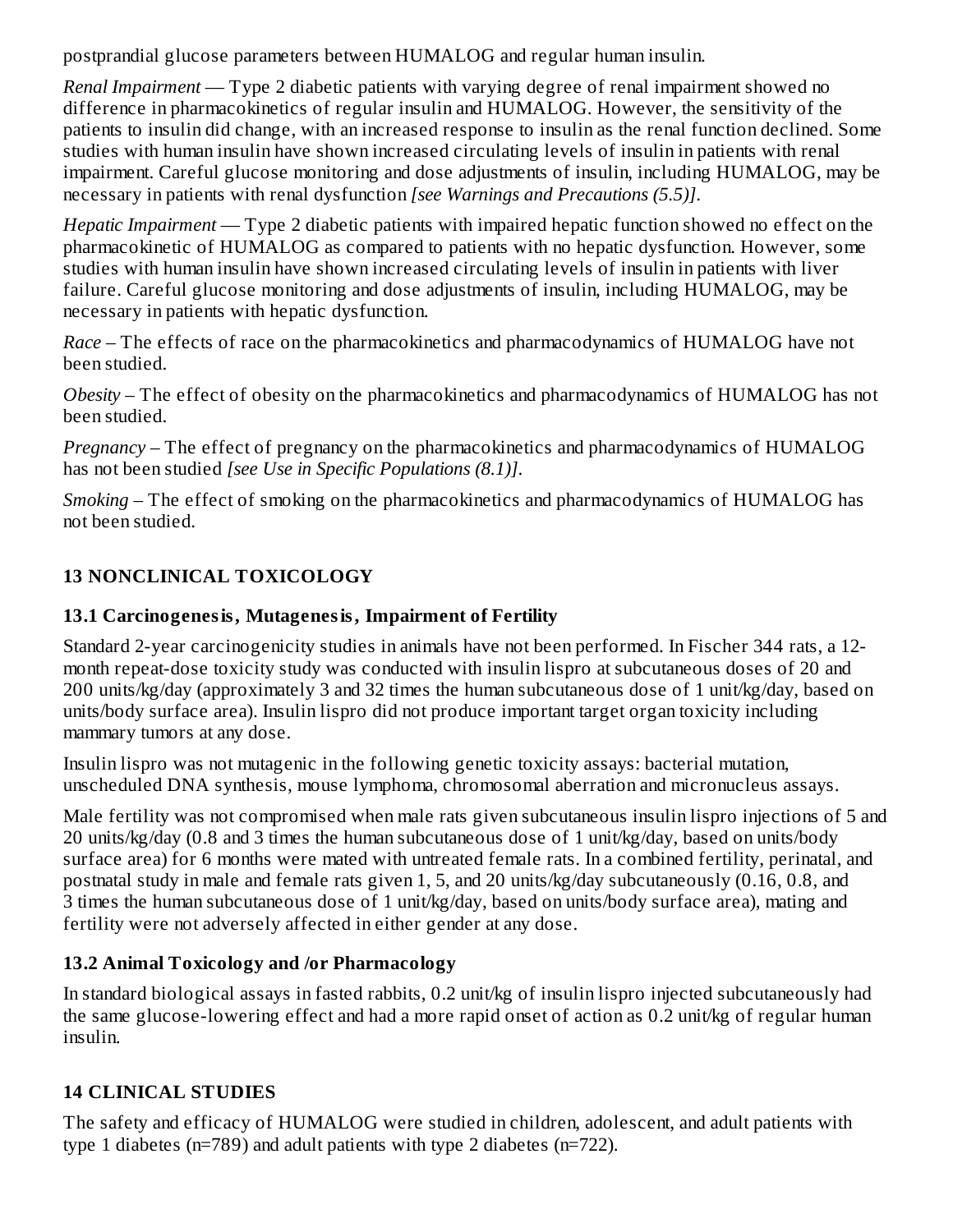# **14.1 Type 1 Diabetes — Adults and Adoles cents**

A 12-month, randomized, parallel, open-label, active-controlled study was conducted in patients with type 1 diabetes to assess the safety and efficacy of HUMALOG (n=81) compared with Humulin® R [REGULAR insulin human injection, USP (rDNA origin)] (n=86). HUMALOG was administered by subcutaneous injection immediately prior to meals and Humulin R was administered 30 to 45 minutes before meals. Humulin $^{\circledR}$  U [ULTRALENTE $^{\circledR}$  human insulin (rDNA origin) extended zinc suspension] was administered once or twice daily as the basal insulin. There was a 2- to 4-week run-in period with Humulin R and Humulin U before randomization. Most patients were Caucasian (97%). Forty-seven percent of the patients were male. The mean age was 31 years (range 12 to 70 years). Glycemic control, the total daily doses of HUMALOG and Humulin R, and the incidence of severe hypoglycemia (as determined by the number of events that were not self-treated) were similar in the two treatment groups. There were no episodes of diabetic ketoacidosis in either treatment group.

| <b>Treatment Duration</b>                                     | 12 months      |               |
|---------------------------------------------------------------|----------------|---------------|
| Treatment in Combination with:                                | Humulin U      |               |
|                                                               | <b>HUMALOG</b> | Humulin R     |
| N                                                             | 81             | 86            |
| Baseline $HbA_{1c}$ (%) <sup>a</sup>                          | $8.2 \pm 1.4$  | $8.3 \pm 1.7$ |
| Change from baseline $HbA_{1c}$ (%) <sup>a</sup>              | $-0.1 \pm 0.9$ | $0.1 \pm 1.1$ |
| Treatment Difference in $HbA_{1c}$ Mean (95% confidence       | 0.4(0.0, 0.8)  |               |
| interval)                                                     |                |               |
| Baseline short-acting insulin dose (units/kg/day)             | $0.3 \pm 0.1$  | $0.3 \pm 0.1$ |
| End-of-Study short-acting insulin dose (units/kg/day)         | $0.3 \pm 0.1$  | $0.3 \pm 0.1$ |
| Change from baseline short-acting insulin dose (units/kg/day) | $-0.0 \pm 0.1$ | $0.0 \pm 0.1$ |
| Baseline Body weight (kg)                                     | $72 \pm 12.7$  | $71 \pm 11.3$ |
| Weight change from baseline (kg)                              | $1.4 \pm 3.6$  | $1.0 \pm 2.6$ |
| Patients with severe hypoglycemia $(n, %)^b$                  | 14 (17%)       | 18 (21%)      |

#### **Table 4: Type 1 Diabetes Mellitus – Adults and Adoles cents**

<sup>a</sup> Values are Mean ± SD

 $^{\rm b}$  Severe hypoglycemia refers to hypoglycemia for which patients were not able to self-treat.

## **14.2 Type 2 Diabetes – Adults**

A 6-month randomized, crossover, open-label, active-controlled study was conducted in insulin-treated patients with type 2 diabetes (n=722) to assess the safety and efficacy of HUMALOG for 3 months followed by Humulin R for 3 months or the reverse sequence. HUMALOG was administered by subcutaneous injection immediately before meals and Humulin R was administered 30 to 45 minutes before meals. Humulin $^{\circledR}$  N [NPH human insulin (rDNA origin) isophane suspension] or Humulin U was administered once or twice daily as the basal insulin. All patients participated in a 2- to 4-week run-in period with Humulin R and Humulin N or Humulin U. Most of the patients were Caucasian (88%), and the numbers of men and women in each group were approximately equal. The mean age was 58.6 years (range 23.8 to 85 years). The average body mass index (BMI) was  $28.2$  kg/m<sup>2</sup>. During the study, the majority of patients used Humulin N (84%) compared with Humulin U (16%) as their basal insulin. The reductions from baseline in  $HbA_{1c}$  and the incidence of severe hypoglycemia (as determined by the number of events that were not self-treated) were similar between the two treatments from the combined groups (*see* Table 5).

| Table 5: Type 2 Diabetes Mellitus $-$ Adults |  |  |  |
|----------------------------------------------|--|--|--|
|----------------------------------------------|--|--|--|

|                 | -<br>∴nd                         | point                 |
|-----------------|----------------------------------|-----------------------|
| ה הרי<br>seline | JMALOG<br>. H L '<br>י ש⊔רי<br>∼ | --<br>tumulin.<br>. . |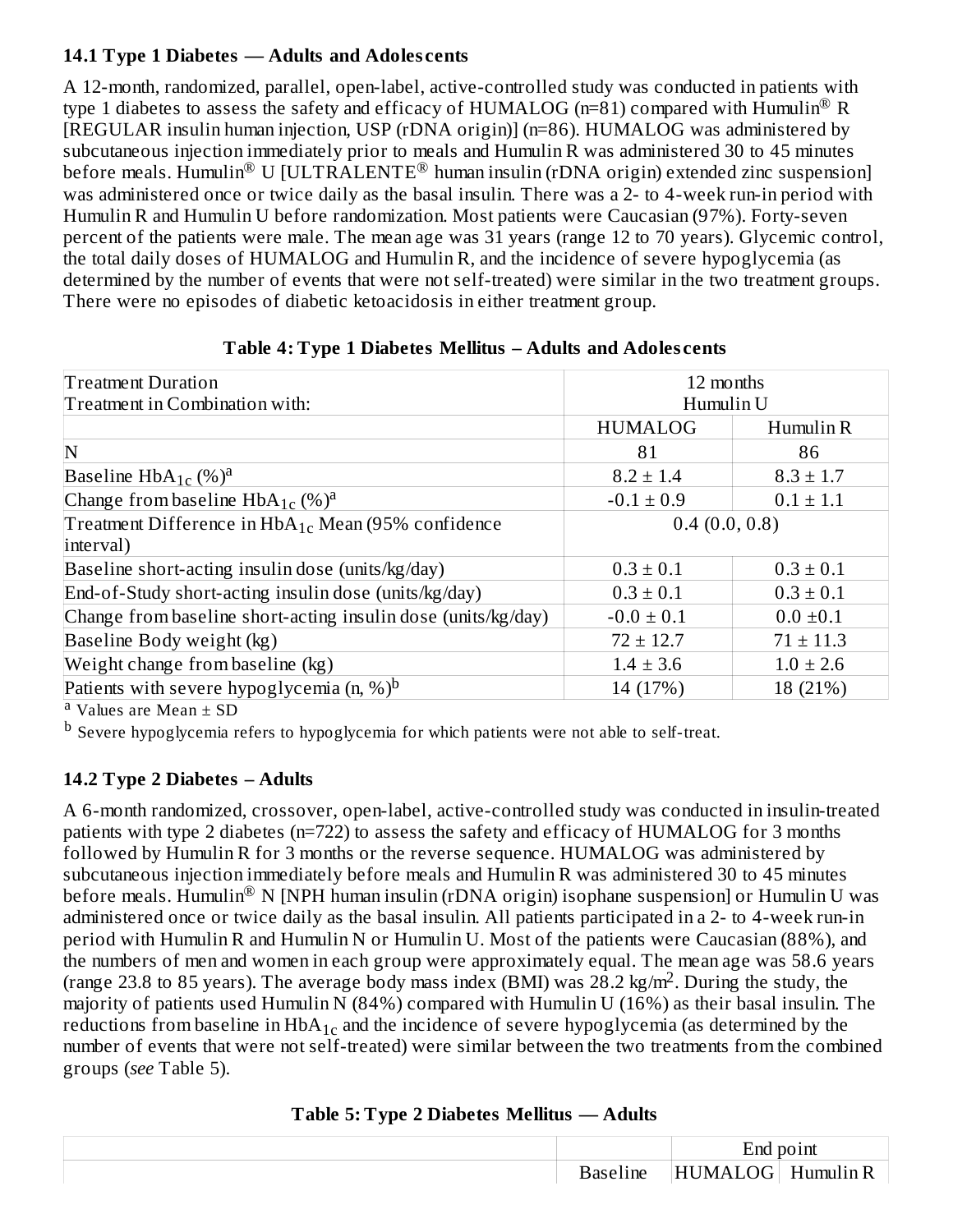|                                                                            |               | $^{+}$         |                |
|----------------------------------------------------------------------------|---------------|----------------|----------------|
|                                                                            |               | <b>Basal</b>   | <b>Basal</b>   |
| $HbA_{1c}$ (%) <sup>a</sup>                                                | $8.9 \pm 1.7$ | $8.2 \pm 1.3$  | $8.2 \pm 1.4$  |
| Change from baseline $HbA_{1c}$ (%) <sup>a</sup>                           |               | $-0.7 \pm 1.4$ | $-0.7 \pm 1.3$ |
| Short-acting insulin dose (units/kg/day) <sup>a</sup>                      | $0.3 \pm 0.2$ | $0.3 \pm 0.2$  | $0.3 \pm 0.2$  |
| Change from baseline short-acting insulin dose (units/kg/day) <sup>a</sup> |               | $0.0 \pm 0.1$  | $0.0 \pm 0.1$  |
| Body weight $(kg)^a$                                                       | $80 \pm 15$   | $81 \pm 15$    | $81 \pm 15$    |
| Weight change from baseline                                                |               | $0.8 \pm 2.7$  | $0.9 \pm 2.6$  |
| Patients with severe hypoglycemia $(n, %)^b$                               |               | 15 (2%)        | 16 (2%)        |

<sup>a</sup> Values are Mean ± SD

 $^{\rm b}$  Severe hypoglycemia refers to hypoglycemia for which patients were not able to self-treat.

#### **14.3 Type 1 Diabetes – Pediatric and Adoles cents**

An 8-month, crossover study of adolescents with type 1 diabetes (n=463), aged 9 to 19 years, compared two subcutaneous multiple-dose treatment regimens: HUMALOG or Humulin R, both administered with Humulin N (NPH human insulin) as the basal insulin. HUMALOG achieved glycemic control comparable to Humulin R, as measured by  $HbA_{1c}$  (*see* Table 6), and both treatment groups had a comparable incidence of hypoglycemia. In a 9-month, crossover study of prepubescent children (n=60) with type 1 diabetes, aged 3 to 11 years, HUMALOG administered immediately before meals, HUMALOG administered immediately after meals and Humulin R administered 30 minutes before meals resulted in similar glycemic control, as measured by  $\text{HbA}_\text{1c}$ , and incidence of hypoglycemia, regardless of treatment group.

|                                                                            |                 | End point       |                 |  |
|----------------------------------------------------------------------------|-----------------|-----------------|-----------------|--|
|                                                                            | <b>Baseline</b> | <b>HUMALOG</b>  | Humulin R       |  |
|                                                                            |                 | $^{+}$          | $^{+}$          |  |
|                                                                            |                 | <b>NPH</b>      | <b>NPH</b>      |  |
| $HbA_{1c}$ (%) <sup>a</sup>                                                | $8.6 \pm 1.5$   | $8.7 \pm 1.5$   | $8.7 \pm 1.6$   |  |
| Change from baseline $HbA_{1c}$ (%) <sup>a</sup>                           |                 | $0.1 \pm 1.1$   | $0.1 \pm 1.3$   |  |
| Short-acting insulin dose (units/kg/day) <sup>a</sup>                      | $0.5 \pm 0.2$   | $0.5 \pm 0.2$   | $0.5 \pm 0.2$   |  |
| Change from baseline short-acting insulin dose (units/kg/day) <sup>a</sup> |                 | $0.01 \pm 0.1$  | $-0.01 \pm 0.1$ |  |
| Body weight (kg) <sup>a</sup>                                              | $59.1 \pm 13.1$ | $61.1 \pm 12.7$ | $61.4 \pm 12.9$ |  |
| Weight change from baseline (kg) <sup>a</sup>                              |                 | $2.0 \pm 3.1$   | $2.3 \pm 3.0$   |  |
| Patients with severe hypoglycemia $(n, %)^b$                               |                 | $5(1.1\%)$      | $5(1.1\%)$      |  |
| Diabetic ketoacidosis (n, %)                                               |                 | $11(2.4\%)$     | $9(1.9\%)$      |  |

#### **Table 6: Pediatric Subcutaneous Administration of HUMALOG in Type 1 Diabetes**

<sup>a</sup> Values are Mean ± SD

 $^{\rm b}$  Severe hypoglycemia refers to hypoglycemia that required glucagon or glucose injection or resulted in coma.

#### **14.4 Type 1 Diabetes – Adults Continuous Subcutaneous Insulin Infusion**

To evaluate the administration of HUMALOG via external insulin pumps, two open-label, crossover design studies were performed in patients with type 1 diabetes. One study involved 39 patients, ages 19 to 58 years, treated for 24 weeks with HUMALOG or regular human insulin. After 12 weeks of treatment, the mean  $\rm HbA_{1c}$  values decreased from 7.8% to 7.2% in the  $\rm HUMALOG$ -treated patients and from 7.8% to 7.5% in the regular human insulin-treated patients. Another study involved 60 patients (mean age 39, range 15 to 58 years) treated for 24 weeks with either HUMALOG or buffered regular human insulin. After 12 weeks of treatment, the mean  $HbA_{1c}$  values decreased from 7.7% to 7.4% in the HUMALOG-treated patients and remained unchanged from 7.7% in the buffered regular human insulintreated patients. Rates of hypoglycemia were comparable between treatment groups in both studies.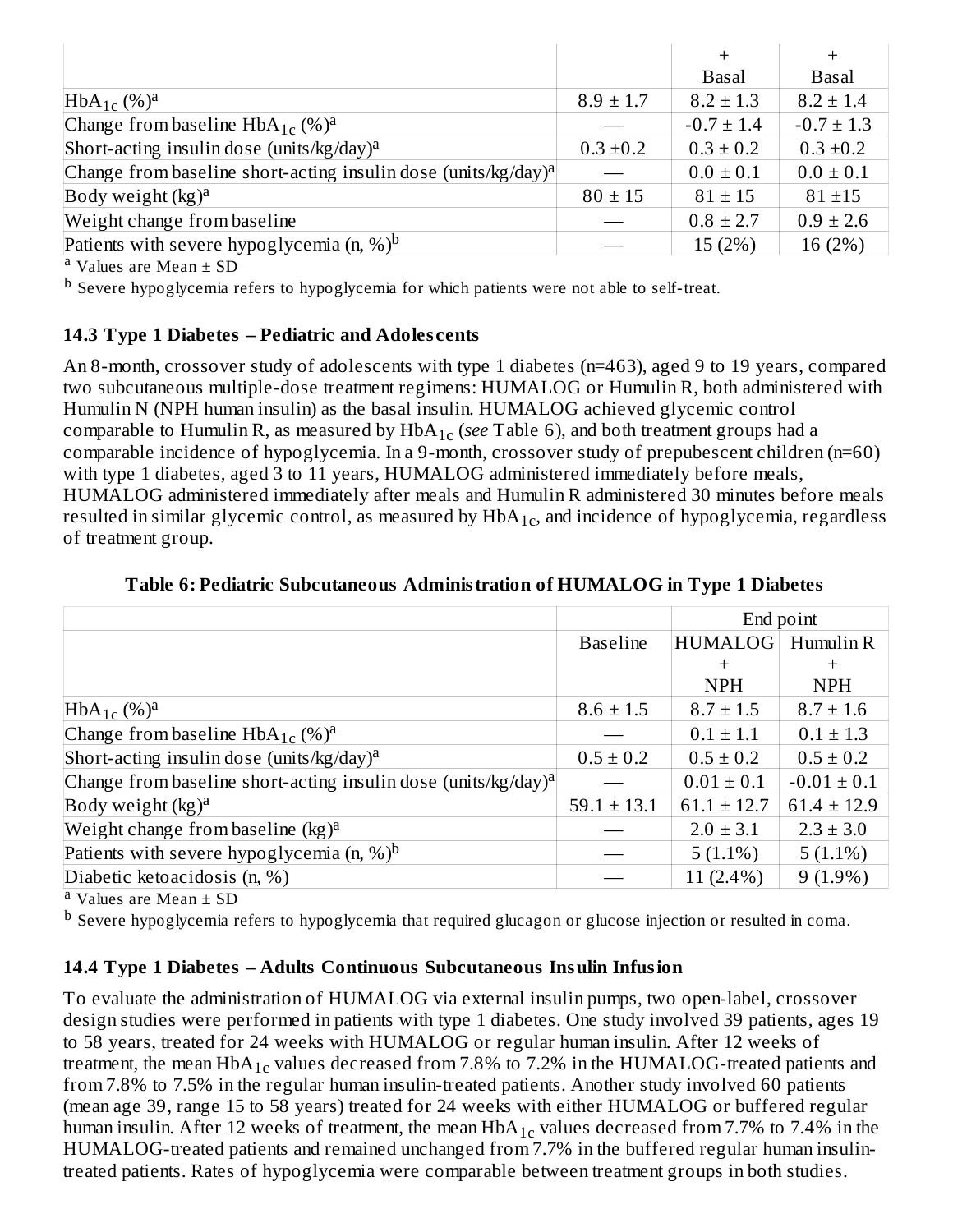#### **14.5 Type 1 Diabetes – Pediatric Continuous Subcutaneous Insulin Infusion**

A randomized, 16-week, open-label, parallel design, study of children and adolescents with type 1 diabetes (n=298) aged 4 to 18 years compared two subcutaneous infusion regimens administered via an external insulin pump: insulin aspart (n=198) or HUMALOG (n=100). These two treatments resulted in comparable changes from baseline in  $\text{HbA}_{1 \text{c}}$  and comparable rates of hypoglycemia after 16 weeks of treatment (*see* Table 7). Infusion site reactions were similar between groups.

| <b>HUMALOG</b>    | Aspart          |
|-------------------|-----------------|
| 100               | 198             |
| $8.2 \pm 0.8$     | $8.0 \pm 0.9$   |
| $-0.1 \pm 0.7$    | $-0.1 \pm 0.8$  |
| $0.1 (-0.3, 0.1)$ |                 |
| $0.9 \pm 0.3$     | $0.9 \pm 0.3$   |
| $0.9 \pm 0.2$     | $0.9 \pm 0.2$   |
| 8(8%)             | 19 (10%)        |
| 0(0)              | $1(0.5\%)$      |
| $55.5 \pm 19.0$   | $54.1 \pm 19.7$ |
| $1.6 \pm 2.1$     | $1.8 \pm 2.1$   |
|                   |                 |

#### **Table 7: Pediatric Insulin Pump Study in Type 1 Diabetes (16 weeks; n=298)**

<sup>a</sup> Values are Mean ± SD

 $^{\rm b}$  Severe hypoglycemia refers to hypoglycemia associated with central nervous system symptoms and requiring the intervention of another person or hospitalization.

## **16 HOW SUPPLIED/STORAGE AND HANDLING**

#### **16.1 How Supplied**

HUMALOG 100 units per mL (U-100) is available as:

| 10 mL vials                             | NDC 54868-5108-0 (VL-7510) |  |
|-----------------------------------------|----------------------------|--|
| $5 \times 3$ mL cartridges <sup>1</sup> | NDC 54868-5836-0 (VL-7516) |  |
| 5 x 3 mL prefilled pen                  | NDC 54868-5899-0 (HP-8725) |  |

#### **16.2 Storage**

Do not use after the expiration date.

Unopened HUMALOG should be stored in a refrigerator (36° to 46°F [2° to 8°C]), but not in the freezer. Do not use HUMALOG if it has been frozen. In-use HUMALOG vials, cartridges, pens, and HUMALOG KwikPen $^\circledR$  should be stored at room temperature, below 86°F (30°C) and must be used within 28 days or be discarded, even if they still contain HUMALOG. Protect from direct heat and light. See table below:

|                       | <b>Room Temperature</b><br>(Below $86^{\circ}$ F [30 $^{\circ}$ C]) | <b>Refrigerated</b>   | Not In-Use (Unopened) Not In-Use (Unopened) In-Use (Opened) Room <br><b>Temperature, (Below</b><br>$86^{\circ}$ F [30 $^{\circ}$ C]) |
|-----------------------|---------------------------------------------------------------------|-----------------------|--------------------------------------------------------------------------------------------------------------------------------------|
| $ 10 \text{ mL}$ vial | 28 days                                                             | Until expiration date | 28 days,                                                                                                                             |
|                       |                                                                     |                       | refrigerated/room                                                                                                                    |
|                       |                                                                     |                       | temperature.                                                                                                                         |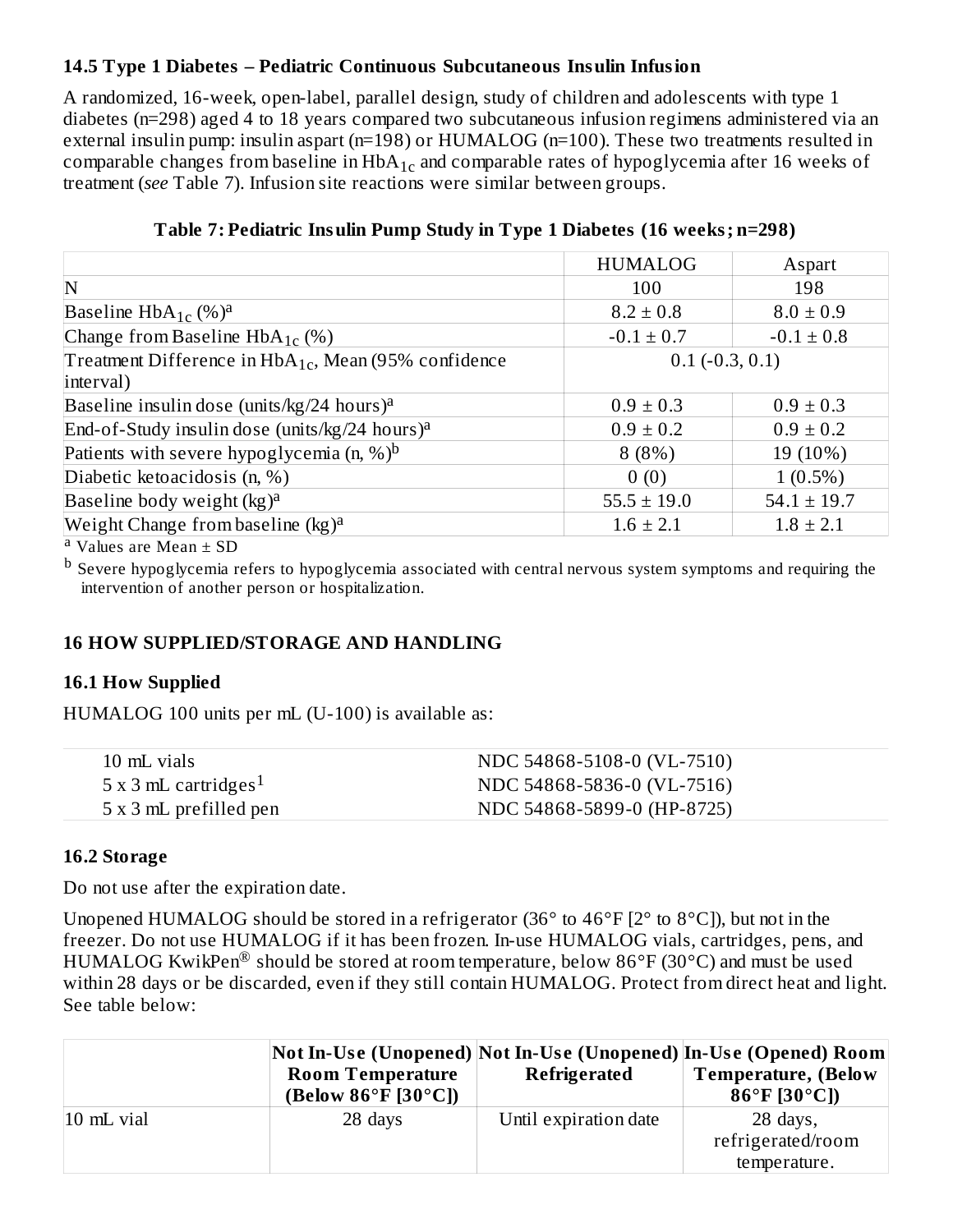| 3 mL vial                           | 28 days | Until expiration date | 28 days,<br>refrigerated/room<br>temperature. |
|-------------------------------------|---------|-----------------------|-----------------------------------------------|
| 3 mL cartridge                      | 28 days | Until expiration date | 28 days, Do not<br>refrigerate.               |
| 3 mL prefilled pen                  | 28 days | Until expiration date | 28 days, Do not<br>refrigerate.               |
| 3 mL Humalog KwikPen<br>(prefilled) | 28 days | Until expiration date | 28 days, Do not<br>refrigerate.               |

Use in an External Insulin Pump — Change the HUMALOG in the reservoir at least every 7 days, change the infusion sets and the infusion set insertion site at least every 3 days or after exposure to temperatures that exceed 98.6°F (37°C). A HUMALOG 3 mL cartridge used in the D-Tron pumps should be discarded after 7 days, even if it still contains HUMALOG. However, as with other external insulin pumps, the infusion set should be replaced and a new infusion set insertion site should be selected at least every 3 days.

Diluted HUMALOG for Subcutaneous Injection — Diluted HUMALOG may remain in patient use for 28 days when stored at 41°F (5°C) and for 14 days when stored at 86°F (30°C). Do not dilute HUMALOG contained in a cartridge or HUMALOG used in an external insulin pump.

## **16.3 Preparation and Handling**

Diluted HUMALOG for Subcutaneous Injection — HUMALOG may be diluted with Sterile Diluent for HUMALOG for subcutaneous injection. Diluting one part HUMALOG to nine parts diluent will yield a concentration one-tenth that of HUMALOG (equivalent to U-10). Diluting one part HUMALOG to one part diluent will yield a concentration one-half that of HUMALOG (equivalent to U-50).

# **17 PATIENT COUNSELING INFORMATION**

*See FDA-approved patient labeling.*

## **17.1 Instructions for All Patients**

Patients should be instructed on self-management procedures including glucose monitoring, proper injection technique, and management of hypoglycemia and hyperglycemia. Patients must be instructed on handling of special situations such as intercurrent conditions (illness, stress, or emotional disturbances), an inadequate or skipped insulin dose, inadvertent administration of an increased insulin dose, inadequate food intake, and skipped meals. Refer patients to the HUMALOG Patient Information Leaflet for additional information.

Women with diabetes should be advised to inform their doctor if they are pregnant or are contemplating pregnancy.

Accidental mix-ups between HUMALOG and other insulins have been reported. To avoid medication errors between HUMALOG and other insulins, patients should be instructed to always check the insulin label before each injection.

#### **17.2 For Patients Using Continuous Subcutaneous Insulin Pumps**

Patients using external pump infusion therapy should be trained appropriately.

The following insulin pumps have been tested in HUMALOG clinical trials conducted by Eli Lilly and Company.

- Disetronic $^{\circledR}$  H-Tron $^{\circledR}$  plus V100, D-Tron $^{\circledR}$  and D-Tronplus $^{\circledR}$  with Disetronic Rapid infusion sets $^2$
- MiniMed ${}^{\circledR}$  Models 506, 507 and 508 and Polyfin ${}^{\circledR}$  infusion sets ${}^3$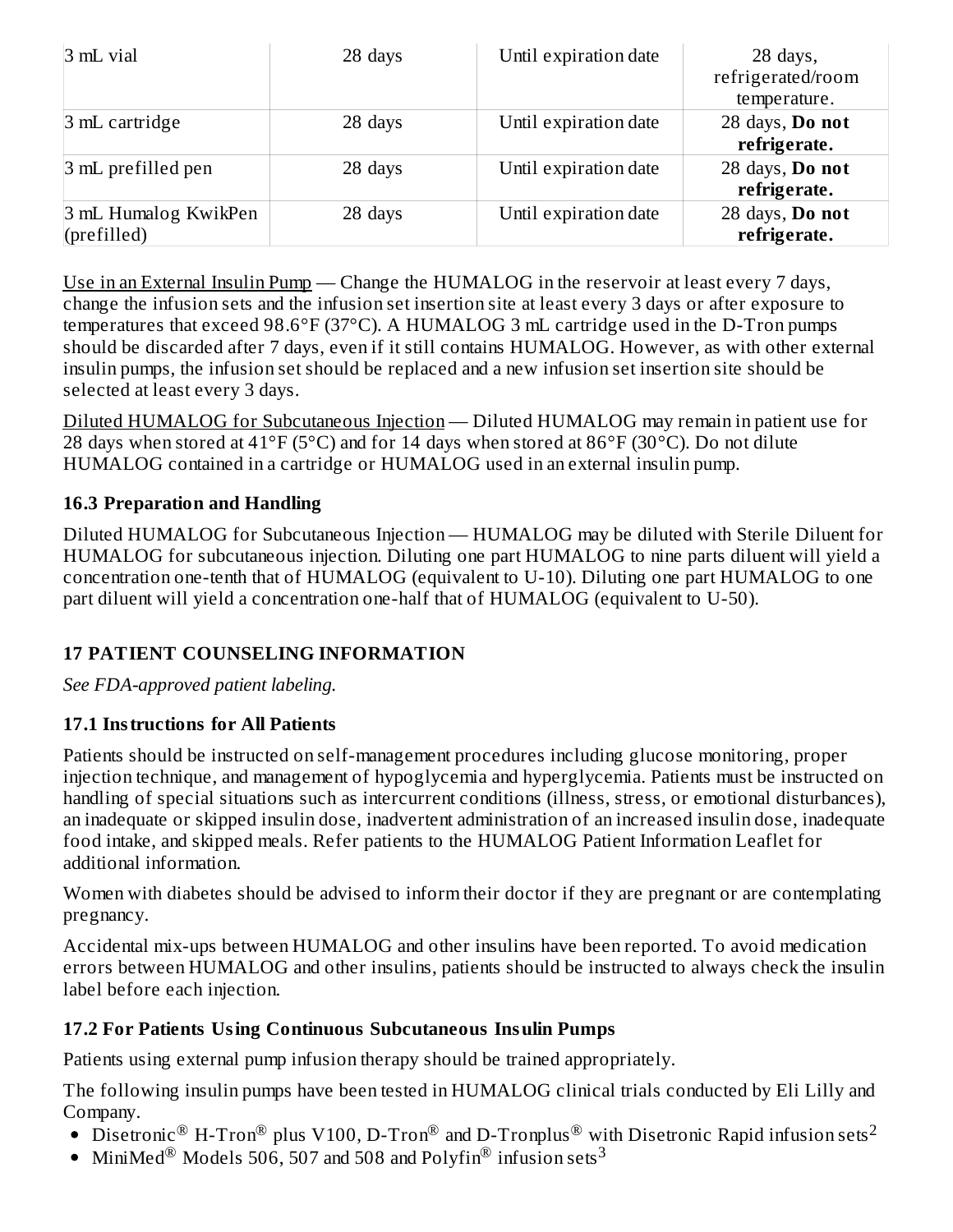HUMALOG is recommended for use in pump systems suitable for insulin infusion such as MiniMed, Disetronic, and other equivalent pumps. Before using HUMALOG in a pump system, read the pump label to make sure the pump is indicated for continuous delivery of fast-acting insulin. HUMALOG is recommended for use in any reservoir and infusion sets that are compatible with insulin and the specific pump. Please see recommended reservoir and infusion sets in the pump manual.

**To avoid insulin degradation, infusion s et occlusion, and loss of the pres ervative (metacresol),** insulin in the reservoir should be replaced at least every 7 days; infusion sets and infusion set **ins ertion sites should be changed at least every 3 days.**

**Insulin expos ed to temperatures higher than 98.6°F (37°C) should be dis carded.** The temperature of the insulin may exceed ambient temperature when the pump housing, cover, tubing or sport case is exposed to sunlight or radiant heat. Infusion sites that are erythematous, pruritic, or thickened should be reported to the healthcare professional, and a new site selected because continued infusion may increase the skin reaction or alter the absorption of HUMALOG.

Pump or infusion set malfunctions or insulin degradation can lead to rapid hyperglycemia and ketosis. This is especially pertinent for rapid acting insulin analogs that are more rapidly absorbed through skin and have a shorter duration of action. Prompt identification and correction of the cause of hyperglycemia or ketosis is necessary. Problems include pump malfunction, infusion set occlusion, leakage, disconnection or kinking, and degraded insulin. Less commonly, hypoglycemia from pump malfunction may occur. If these problems cannot be promptly corrected, patients should resume therapy with subcutaneous insulin injection and contact their healthcare professionals. *[See Dosage and Administration (2.3), Warnings and Precautions (5.7), and How Supplied/Storage and Handling (16)]*.

 $^3$  MiniMed $^{\circledR}$  and Polyfin $^{\circledR}$  are registered trademarks of MiniMed, Inc.

Other product and company names may be the trademarks of their respective owners.

Literature revised May 18, 2011 **Marketed by: Lilly USA, LLC, Indianapolis, IN 46285, USA**

## **www.humalog.com**

Copyright © 1996, 2011, Eli Lilly and Company. All rights reserved.

PV 5533 AMP

\_\_\_\_\_\_\_\_\_\_\_\_

#### **Additional barcode labeling by:** Physicians Total Care, Inc. Tulsa, Oklahoma 74146

# **Patient Information**

# **HUMALOG ®**

# **insulin lispro injection, USP (rDNA origin)**

Read the "Patient Information" that comes with HUMALOG (HU-ma-log) before you start using it and each time you get a refill. There may be new information. This leaflet does not take the place of talking

 $^{1}$  3 mL cartridge is for use in Eli Lilly and Company's HumaPen $^{\circledR}$  Memoir™ and HumaPen $^{\circledR}$  Luxura™ HD insulin delivery devices, Owen Mumford, Ltd.'s Autopen® 3-mL insulin delivery device and Disetronic D-TRON® and D-TRON® Plus pumps.

Autopen $^{\circledR}$  is a registered trademark of Owen Mumford, Ltd.

 $\rm{Human} \rm{log}^{\circledR}$  ,  $\rm{Human} \rm{sg}^{\circledR}$   $\rm{KwikPen^{TM}}$ ,  $\rm{Human} \rm{en}^{\circledR}$  ,  $\rm{Human} \rm{em}^{\circledR}$   $\rm{Human} \rm{em}^{\circledR}$   $\rm{Luxura^{TM}}$  and HumaPen<sup>®</sup> Luxura<sup>™</sup> HD are trademarks of Eli Lilly and Company.

 $^2$  Disetronic $^{\circledR}$ , H-Tron $^{\circledR}$ , D-Tron $^{\circledR}$ , and D-Tronplus $^{\circledR}$  are registered trademarks of Roche Diagnostics GmbH.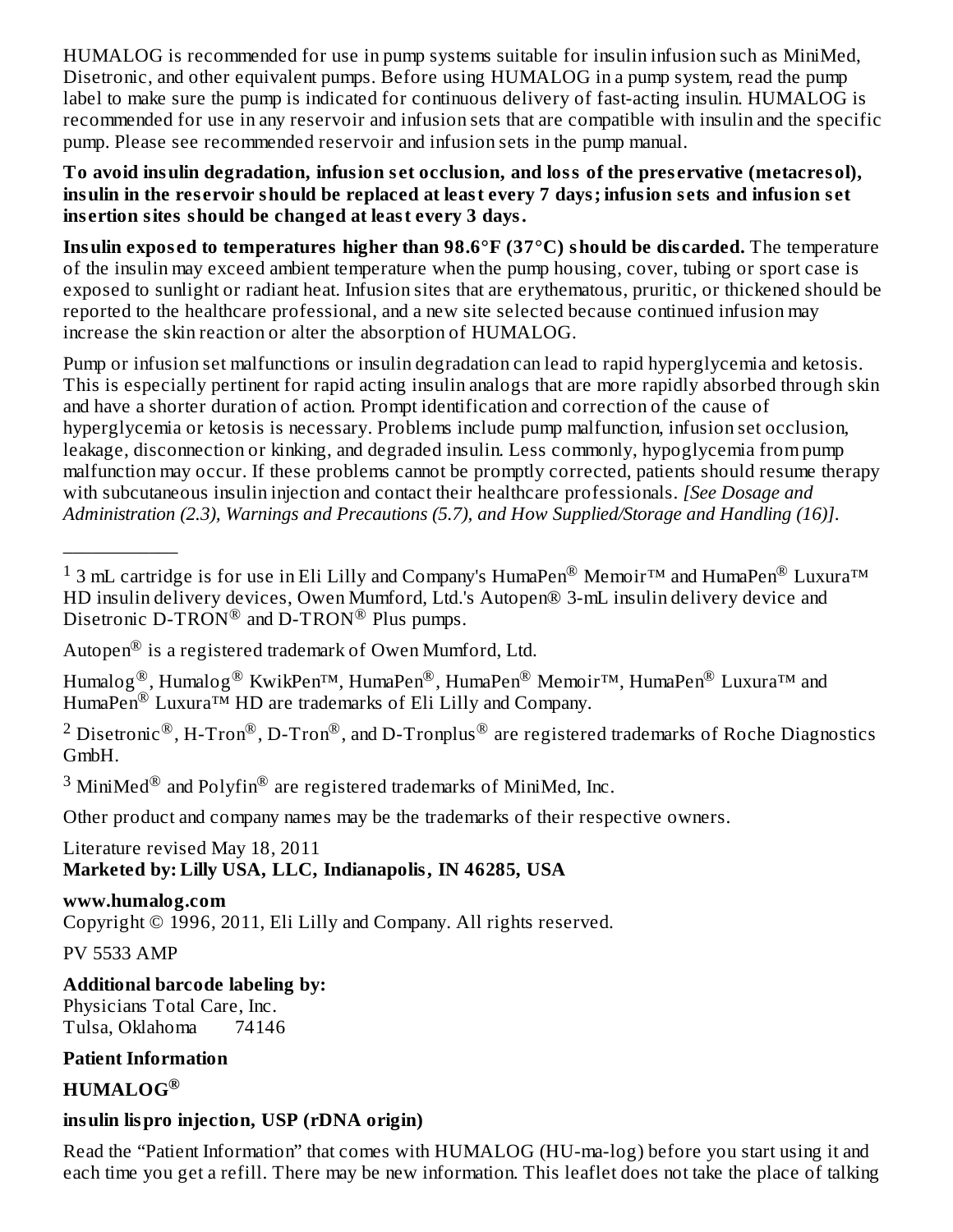with your healthcare provider about your diabetes or treatment. If you have questions about HUMALOG or diabetes, talk with your healthcare provider.

## **What is the most important information I should know about HUMALOG?**

- **Do not change the insulin you us e without talking to your healthcare provider.** Any change in insulin strength, manufacturer, type (regular, NPH, analog) may need a change in the dose you are using. This dose change may be needed right away or later on. Sometimes this dose change may happen during the first several weeks or months on the new insulin. Doses of oral anti-diabetic medicines may also need to change if your insulin is changed.
- **You must test your blood sugar levels while using an insulin such as HUMALOG.** Your healthcare provider will tell you how often you should test your blood sugar level, and what to do if it is high or low.
- **When us ed in a pump do not mix HUMALOG with any other insulin or liquid.**

# **What is HUMALOG?**

HUMALOG (insulin lispro injection, USP [rDNA origin]) is an injectable rapid-acting man-made insulin. HUMALOG is used to treat people with diabetes for the control of high blood sugar.

- HUMALOG is a clear, colorless, sterile solution for injection under the skin (subcutaneously).
- You need a prescription to get HUMALOG. Always be sure you receive the right insulin from the pharmacy.

# **HUMALOG comes in:**

- 10 mL vials (bottles) for use with a syringe or external insulin pump
- 3 mL vials (bottles) for use with a syringe or external insulin pump
- 3 mL prefilled pens
- 3 mL Humalog® KwikPen™
- 3 mL cartridges for use with a reusable pen or external insulin pump

# **Who should not take HUMALOG?**

# **Do not take HUMALOG if:**

- your blood sugar is too low (hypoglycemia). After treating your low blood sugar, follow your healthcare provider's instructions on the use of HUMALOG.
- you are allergic to insulin lispro or any of the ingredients in HUMALOG. See the end of this leaflet for a complete list of ingredients in HUMALOG. Check with your healthcare provider if you are not sure.

# **What should I tell my healthcare provider before taking HUMALOG?**

# **Tell your healthcare provider:**

- **about all your medical conditions, including liver or kidney problems.** Your dose may need to be adjusted.
- **if you are pregnant or breastfeeding.** You and your healthcare provider should talk about the best way to manage your diabetes while you are pregnant or breastfeeding. HUMALOG has not been studied in pregnant or nursing women.
- **about all the medicines you take,** including prescription and non-prescription medicines, vitamins and herbal supplements. Your HUMALOG dose may need to change if you take other medicines.

**Know the medicines you take.** Keep a list of your medicines with you to show your healthcare providers when you get a new medicine.

# **How should I us e HUMALOG?**

HUMALOG can be used with a syringe, prefilled pen, reusable pen or external insulin pump. Talk to your healthcare provider if you have any questions.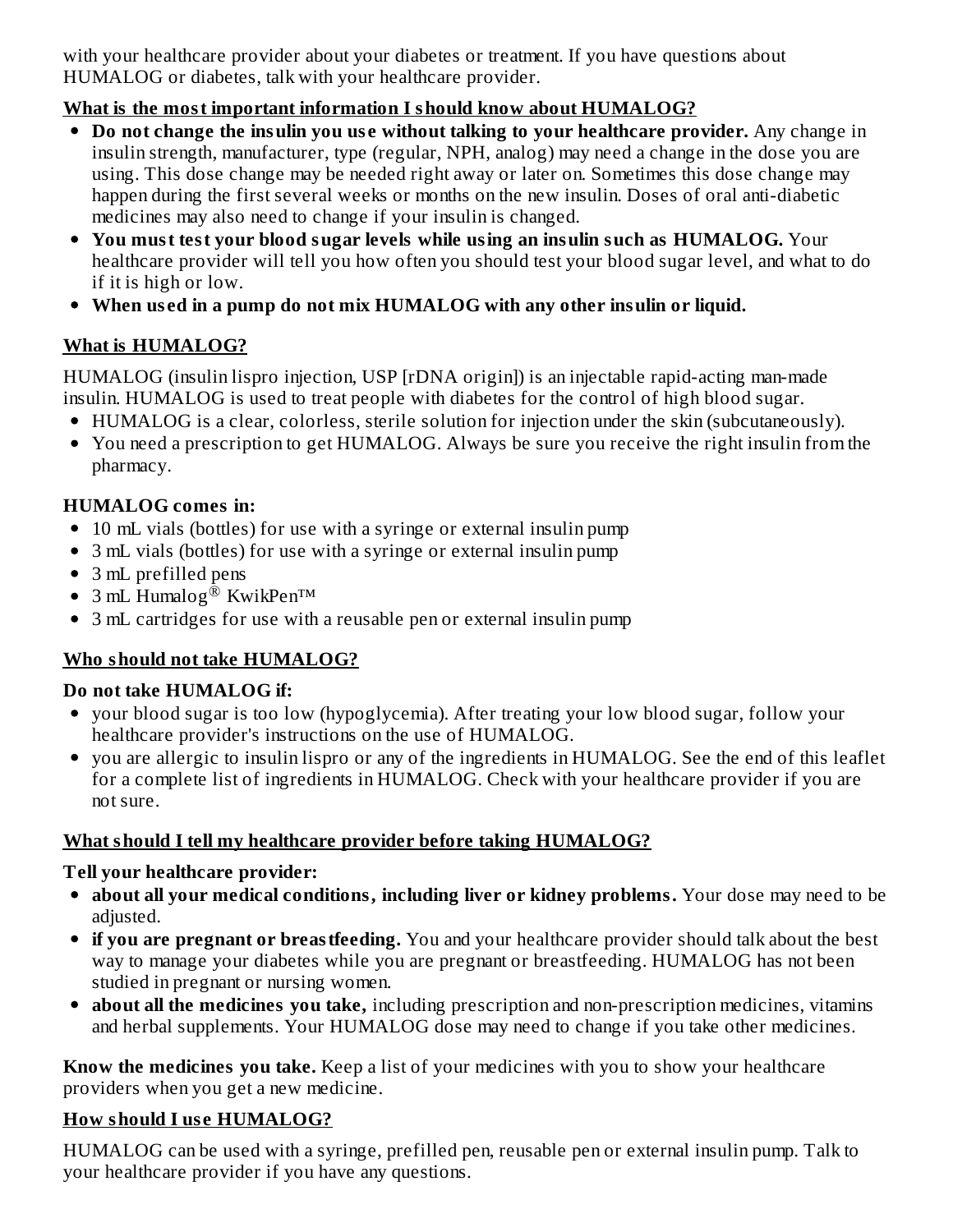- **Read the instructions for us e that comes with your HUMALOG product.** Talk to your healthcare provider if you have any questions. Your healthcare provider should show you how to inject HUMALOG before you start taking it.
- **HUMALOG is a rapid-acting insulin.** You should take HUMALOG within fifteen minutes before eating or right after eating a meal.
- Only use HUMALOG that is clear and colorless. If your HUMALOG is cloudy, colored, or has solid particles or clumps in it, return it to your pharmacy for a replacement.
- **Do not mix HUMALOG:**
	- with any type of insulin other than NPH when used with injections by syringe.
	- with any other insulin or liquid when used in a pump.
- If your doctor recommends diluting HUMALOG, follow your doctor's instructions exactly so that you know:
	- How to make HUMALOG more dilute (that is, a smaller number of units of HUMALOG for a given amount of liquid) and
	- How to use this more dilute form of HUMALOG. **Do not us e dilute insulin in a pump.**
- **Inject HUMALOG under your skin (subcutaneously)** in your upper arm, abdomen (stomach area), thigh (upper leg), or buttocks. Never inject it into a vein or muscle.
- **Change (rotate) your injection site** with each dose.
- If you have type 1 diabetes, you need to take a longer-acting insulin in addition to HUMALOG (except when using an external insulin pump).
- If you have type 2 diabetes, you may be taking oral anti-diabetic medicines and/or a longer-acting insulin in addition to HUMALOG.
- Follow the instructions given by your healthcare provider about the type or types of insulin you are using. Do not make any changes with your insulin unless you have talked to your healthcare provider. Always make sure that you received the correct type of HUMALOG from the pharmacy. Check to make sure you are injecting the correct insulin and dose, especially if you use other insulin with HUMALOG.
- **If you take too much HUMALOG, your blood sugar may fall low (hypoglycemia).** You can treat mild low blood sugar by drinking or eating something sugary right away (fruit juice, sugar candies, or glucose tablets). It is important to treat low blood sugar right away because it could get worse and you could pass out (become unconscious). If you pass out, you will need help from another person or emergency medical services right away, and will need treatment with glucagon injection or treatment at a hospital. See "What are the possible side effects of HUMALOG?" for more information on low blood sugar.
- **If you forget to take your dos e of HUMALOG, your blood sugar may go too high (hyperglycemia).** If high blood sugar is not treated it can lead to serious problems like loss of consciousness (passing out), coma or even death. Follow your healthcare provider's instructions for treating high blood sugar. Know your symptoms of high blood sugar which may include:
	- increased thirst
	- frequent urination
	- drowsiness
	- loss of appetite
	- a hard time breathing
	- fruity smell on the breath
	- high amounts of sugar and ketones in your urine
	- nausea, vomiting (throwing up) or stomach pain
- **Your insulin dosage may need to change becaus e of:**
	- illness
	- stress
	- other medicines you take
	- change in diet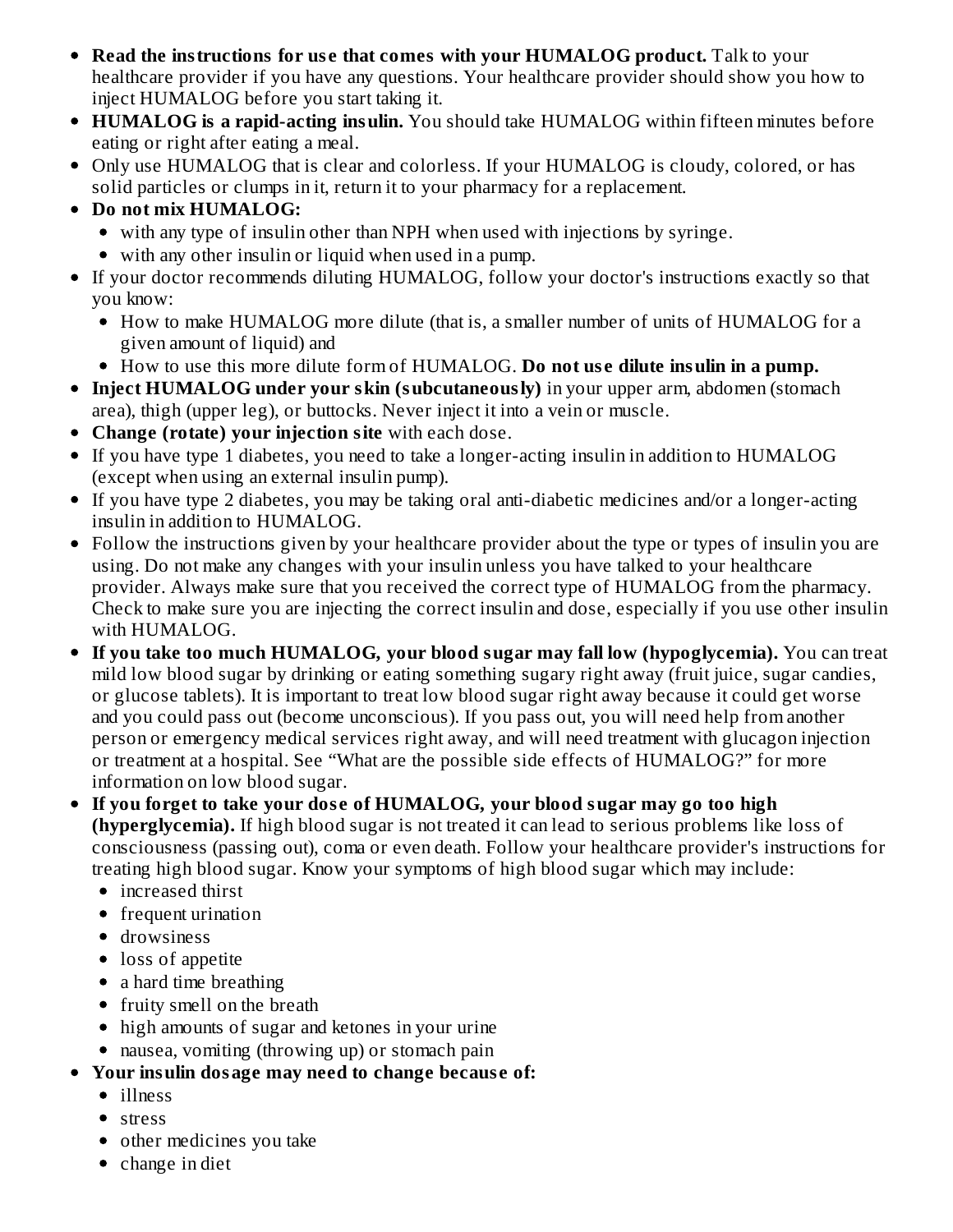change in physical activity or exercise

# **What are the possible side effects of HUMALOG?**

- **low blood sugar (hypoglycemia).** Symptoms of low blood sugar may include:
	- sweating
	- dizziness or lightheadedness
	- shakiness
	- hunger
	- fast heart beat
	- $\bullet$  tingling of lips and tongue
	- trouble concentrating or confusion
	- blurred vision
	- slurred speech
	- anxiety, irritability or mood changes
	- headache
- **Severe low blood sugar can caus e uncons ciousness (passing out), s eizures, and death.** Low blood sugar may affect your ability to drive a car or use mechanical equipment, risking injury to yourself or others. Know your symptoms of low blood sugar. Follow your healthcare provider's instructions for treating low blood sugar. Talk to your healthcare provider if low blood sugar is a problem for you.
- **Serious allergic reaction (whole body reaction). Get medical help right away, if you develop a rash over your whole body, have trouble breathing, a fast heartbeat, or sweating.**
- **Reactions at the injection site (local allergic reaction).** You may get redness, swelling, and itching at the injection site. If you keep having skin reactions or they are serious, talk to your healthcare provider. You may need to stop using HUMALOG and use a different insulin. Do not inject insulin to skin that is red, swollen or itchy.
- **Skin thickens or pits at the injection site (lipodystrophy).** Change (rotate) when you inject your insulin to help to prevent these skin changes from happening. Do not inject insulin into this type of skin.
- **Swelling of your hands and feet**
- **Low potassium in your blood (hypokalemia)**
- **Weight gain**

These are not all of the possible side effects from HUMALOG. Ask your healthcare provider or pharmacist for more information.

Call your doctor for medical advice about side effects. You may report side effects to FDA at 1-800- FDA-1088.

# **How should I store HUMALOG?**

- **Store all unopened (unus ed) HUMALOG in the original carton in a refrigerator at 36°F to 46°F (2°C to 8°C).**
- Do not freeze. Do not use HUMALOG if it has been frozen.
- Keep unopened HUMALOG in the carton to protect from light.

# **After starting us e (open)**

**Vials:**

- Exercise Keep in the refrigerator or at room temperature below  $86^{\circ}$ F (30 $^{\circ}$ C) for up to 28 days.
- Keep vials away from direct heat or light.
- Throw away an opened vial after 28 days of use, even if there is insulin left in the vial.
- Unopened vials can be used until the expiration date on the HUMALOG carton and label, if the medicine has been stored in a refrigerator.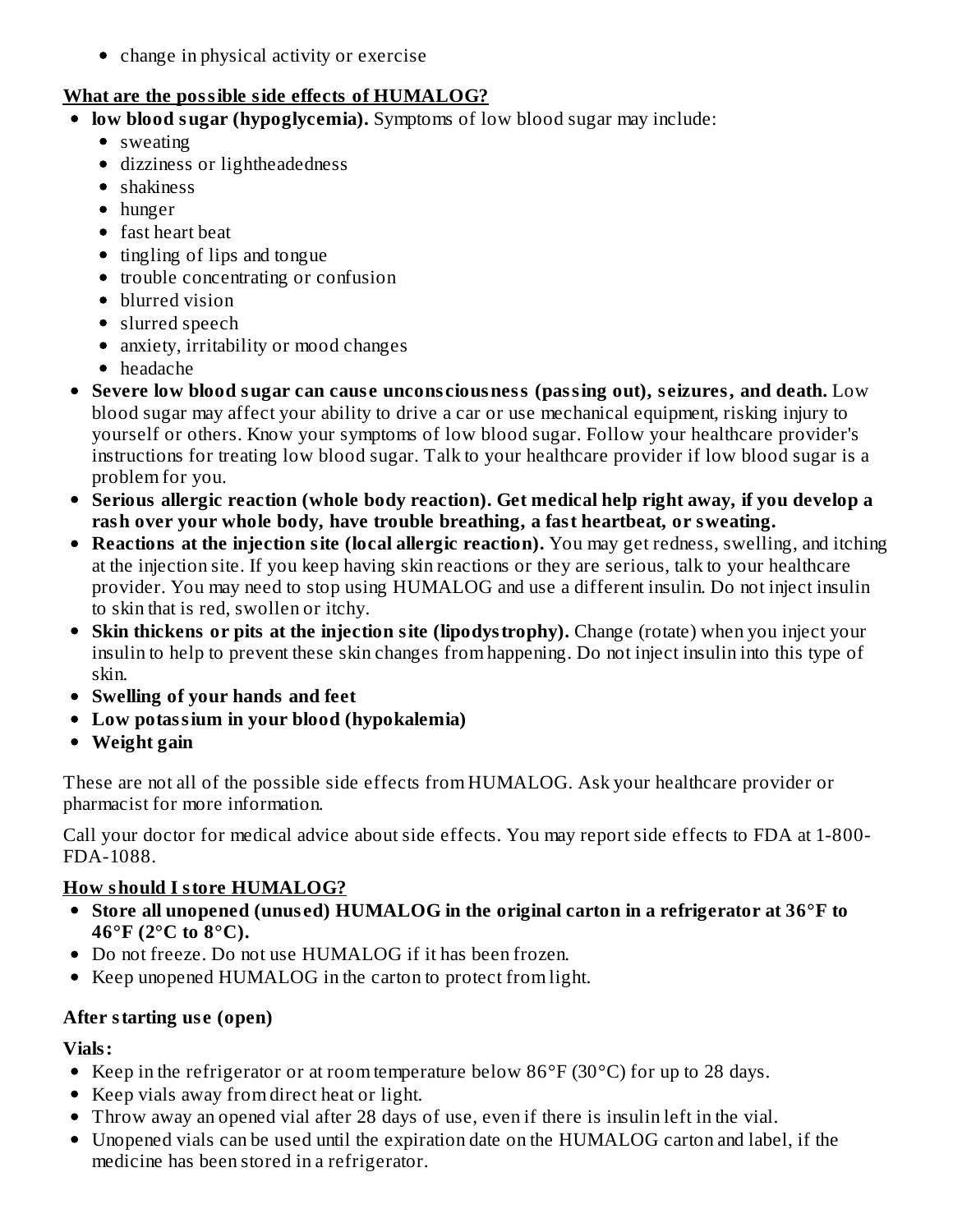#### **Cartridge and Prefilled Pens:**

- Exercise A Keep at room temperature below  $86^{\circ}$ F (30 $^{\circ}$ C) for up to 28 days.
- Do not store a cartridge or prefilled pen that you are using in the refrigerator.
- Keep cartridges and prefilled pens away from direct heat or light.
- A cartridge used in the D-Tron<sup>1</sup> or D-Tronplus<sup>1</sup> pump may be used for up to 7 days.
- Throw away a used cartridge or prefilled pen after 28 days, even if there is insulin left in the cartridge or the pen.

## **General Information about HUMALOG**

- **HUMALOG in the pump res ervoir and the complete external pump infusion s et:**
	- When HUMALOG is used in pumps, **us e only pumps that are recommended by your healthcare provider.**
	- The infusion set and infusion site should be changed **at least every 3 days**.
	- The insulin in the reservoir should be changed **at least every 7 days** even if you have not used all of the insulin.
	- Change the infusion set and infusion site more often than every 3 days if you have high blood sugar (hyperglycemia), the pump alarms sounds, or the insulin flow is blocked (occlusion).
- Do not use HUMALOG for a condition for which it was not prescribed. **Do not** give or share HUMALOG with another person, even if they also have diabetes. It may harm them.
- This leaflet summarizes the most important information about HUMALOG. If you would like more information, talk with your healthcare provider. You can ask your healthcare provider for information about HUMALOG that is written for healthcare providers. For more information about HUMALOG, call 1-800-LillyRx (1-800-545-5979) or visit www.humalog.com.

## **What are the ingredients in HUMALOG?**

insulin lispro, glycerin, dibasic sodium phosphate, metacresol, zinc oxide (zinc ion), trace amounts of phenol and water for injection.

Helpful information for people with diabetes is published by the American Diabetes Association, 1660 Duke Street, Alexandria, VA 22314 and on www.diabetes.org.

<sup>1</sup> D-Tron<sup>®</sup>, D-Tronplus<sup>®</sup> are registered trademarks of Roche Diagnostics GmbH.

Humalog $^\circledR$  and Humalog $^\circledR$  KwikPen $^{\text{\tiny{\textsf{TM}}}}$  are registered trademarks of Eli Lilly and Company.

Patient Information revised May 23, 2011

# **Marketed by: Lilly USA, LLC, Indianapolis, IN 46285, USA**

#### **www.humalog.com**

Copyright © 2007, 2011, Eli Lilly and Company. All rights reserved.

PV 5564 AMP

 $\overline{\phantom{a}}$ 

#### **Humalog KwikPen™ ®**insulin lispro injection, USP (rDNA origin)

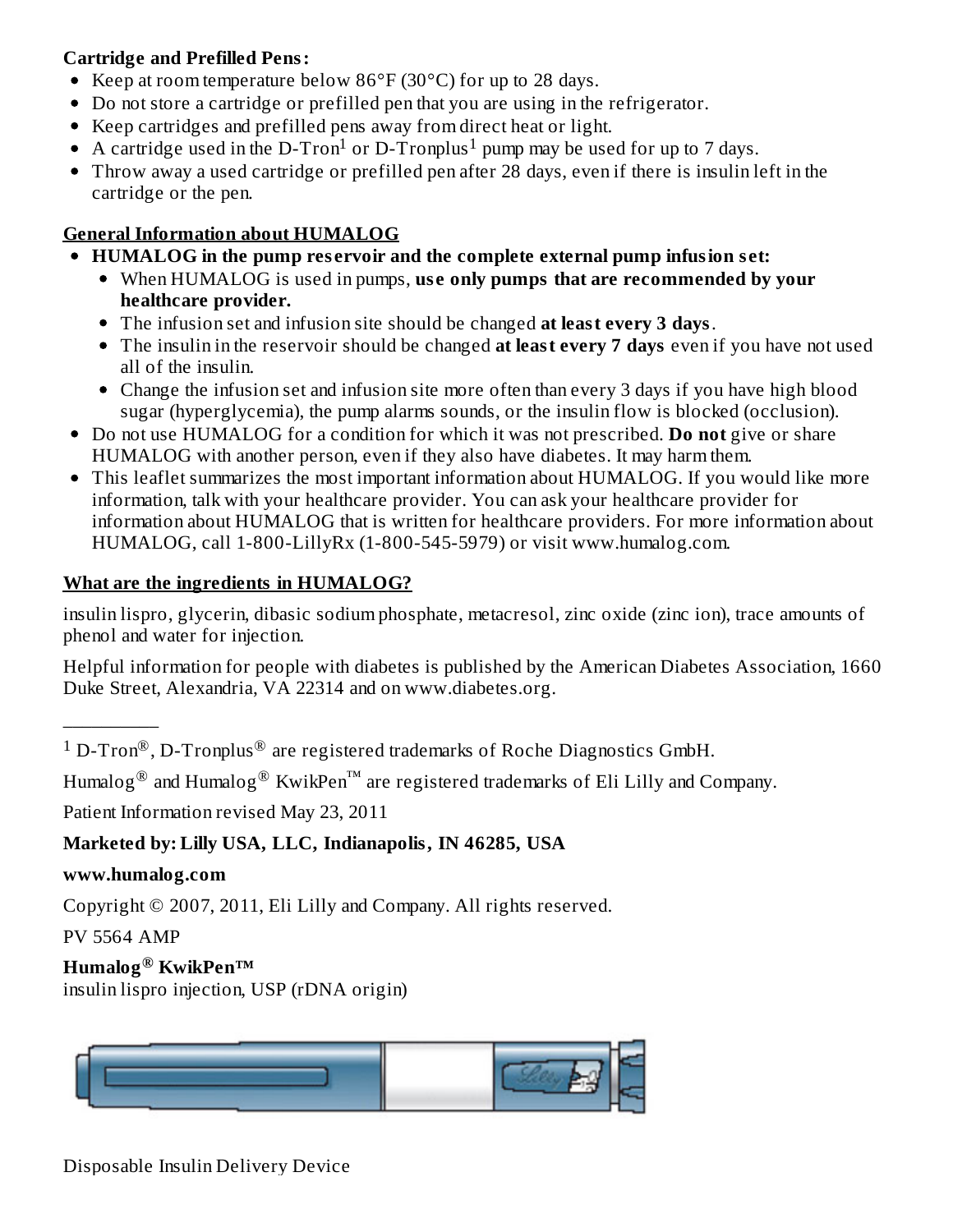

#### **Introduction**

**Humalog KwikPen™** ("Pen") is designed for ease of use. It is a disposable insulin delivery device **®** ("insulin Pen") containing 3 mL (300 units) of U-100 Humalog<sup>®</sup> [insulin lispro injection, USP (rDNA origin)] insulin. You can inject from 1 to 60 units of Humalog in one injection. You can dial your dose one unit at a time. If you dial too many units, you can dial backwards to correct the dose without wasting any insulin.

**Before using Humalog KwikPen, read the entire manual completely and follow the directions carefully. If you do not follow thes e directions completely, you may get too much or too little insulin.**

**Do not share your Humalog KwikPen or needles with anyone els e. You may give an infection to them or get an infection from them.**

**DO NOT USE your KwikPen if any part appears broken or damaged. Contact Lilly at 1-800-Lilly-Rx (1-800-545-5979) or your healthcare professional for a replacement Pen. Always carry an extra Pen in cas e yours is lost or damaged.**

**This Pen is not recommended for us e by the blind or visually impaired persons without the assistance of a person trained in the proper us e of the product.**

#### **Preparing Humalog KwikPen**

#### **Important Notes**

- Read and follow the directions provided in the *Patient Information Leaflet*.
- Check the label on your Pen before each injection for the expiration date and to make sure you are using the correct type of insulin.
- Your healthcare professional has prescribed the best type of insulin for you. **Any changes in insulin therapy should be made only under medical supervision.**
- **KwikPen** is recommended for use with Becton, Dickinson and Company pen needles.
- Be sure the needle is completely attached to the Pen before use.
- Do not share your Pen or needles.
- Keep these directions for future reference.

#### **Frequently Asked Questions about Preparing Humalog KwikPen**

- **What should my insulin look like?** Humalog is clear and colorless. If your Humalog is cloudy, colored, or has solid particles or clumps in it, return it to your pharmacy for a replacement. Be sure to refer to your *Patient Information Leaflet* for the appearance of your specific insulin.
- **Why should I us e a new needle for each injection?** This will help ensure sterility. If needles are reused, you may get the wrong amount of insulin, a clogged needle or a jammed Pen.
- **What should I do if I am not sure how much insulin remains in my cartridge?** Hold the Pen with the needle end pointing down. The scale on the clear Cartridge Holder shows an estimate of the number of units remaining. **Thes e numbers should NOT be us ed for measuring an insulin dos e.**

#### **Priming Humalog KwikPen**

**Important Notes**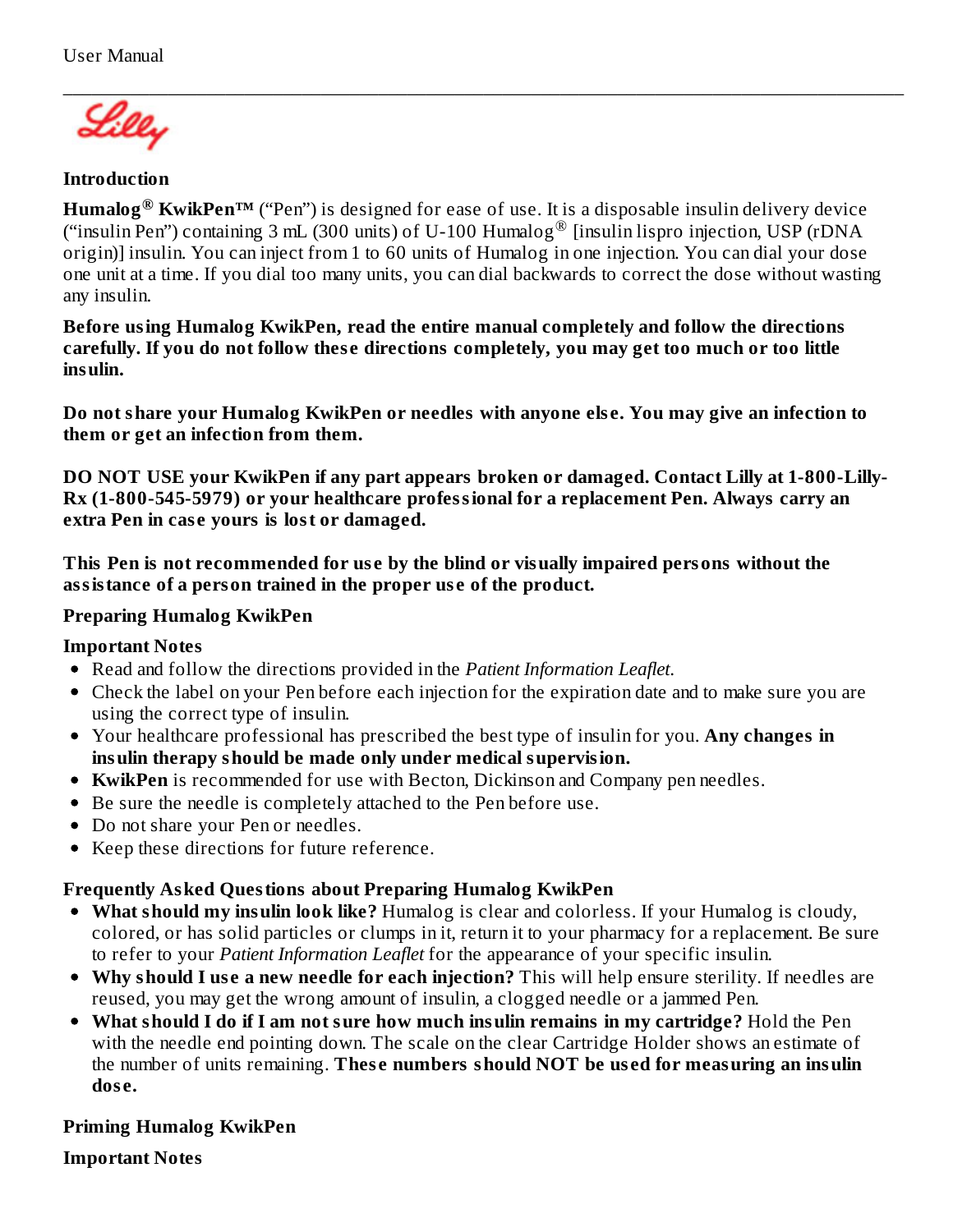- **Prime every time.** The Pen must be primed to a stream of insulin before each injection to make sure the Pen is ready to dose.
- **If you do not prime, you may get too much or too little insulin.**

# **Frequently Asked Questions about Priming**

- **Why should I prime my KwikPen before each dos e?**
	- 1. Ensures that the Pen is ready to dose.
	- 2. Confirms that a stream of insulin comes out of the tip of the needle when you push the Dose Knob in.
	- 3. Removes air that may collect in the needle or insulin cartridge during normal use.
- **What should I do if I cannot completely push in the Dos e Knob when priming the KwikPen?**
	- 1. Attach a new needle.
	- 2. Prime the Pen.
- **What should I do if I s ee an air bubble in the cartridge?** You need to prime the Pen. Remember, do not store the Pen with the needle attached as this may cause air bubbles to collect in the insulin cartridge. A small air bubble will not affect your dose and you can continue to take your dose as usual.

# **Injecting Your Dos e**

# **Important Notes**

- Follow the instructions for sanitary injection technique recommended by your healthcare professional.
- Make sure you receive your complete dose by pushing and holding the dose knob in and **count to 5 slowly** before removing the needle. If insulin is leaking from the Pen you may not have held it in your skin long enough.
- The Pen will not allow you to dial more than the number of units left in the Pen.
- If your dose is greater than the number of units left in the Pen, you may either inject the amount remaining in your current Pen and then use a new Pen to complete your dose OR inject the full dose with a new Pen.
- Do not attempt to inject your insulin by *turning* the Dose Knob. You will NOT receive your insulin by turning the Dose Knob. **You must PUSH the Dos e Knob straight in for the dos e to be delivered.**
- Do not attempt to change the dose while injecting.
- The directions regarding needle handling are not intended to replace local, healthcare professional or institutional policies.
- Remove the needle after completing each injection.

# **Frequently Asked Questions about Injecting Your Dos e**

- **Why is it difficult to push the Dos e Knob when I try to inject?**
	- 1. Your needle may be clogged. Try attaching a new needle. When you do this you may see insulin come out of the needle. Then prime the Pen.
	- 2. Pressing the Dose Knob quickly may make the Dose Knob harder to push. Pressing the Dose Knob more slowly may make it easier.
	- 3. Using a larger diameter needle will make it easier to push the Dose Knob during your injection. See your healthcare professional to determine which needle size is best for you.
	- 4. If the Dose Knob continues to be difficult to push after following the steps above, try the steps below under "What should I do if my **KwikPen** is jammed?".
- **What should I do if my KwikPen is jammed?** Your Pen may be jammed if it is difficult to inject a dose or dial a dose. To clear the jam:
	- 1. Attach a new needle. When you do this you may see insulin come out of the needle.
	- 2. Prime the Pen.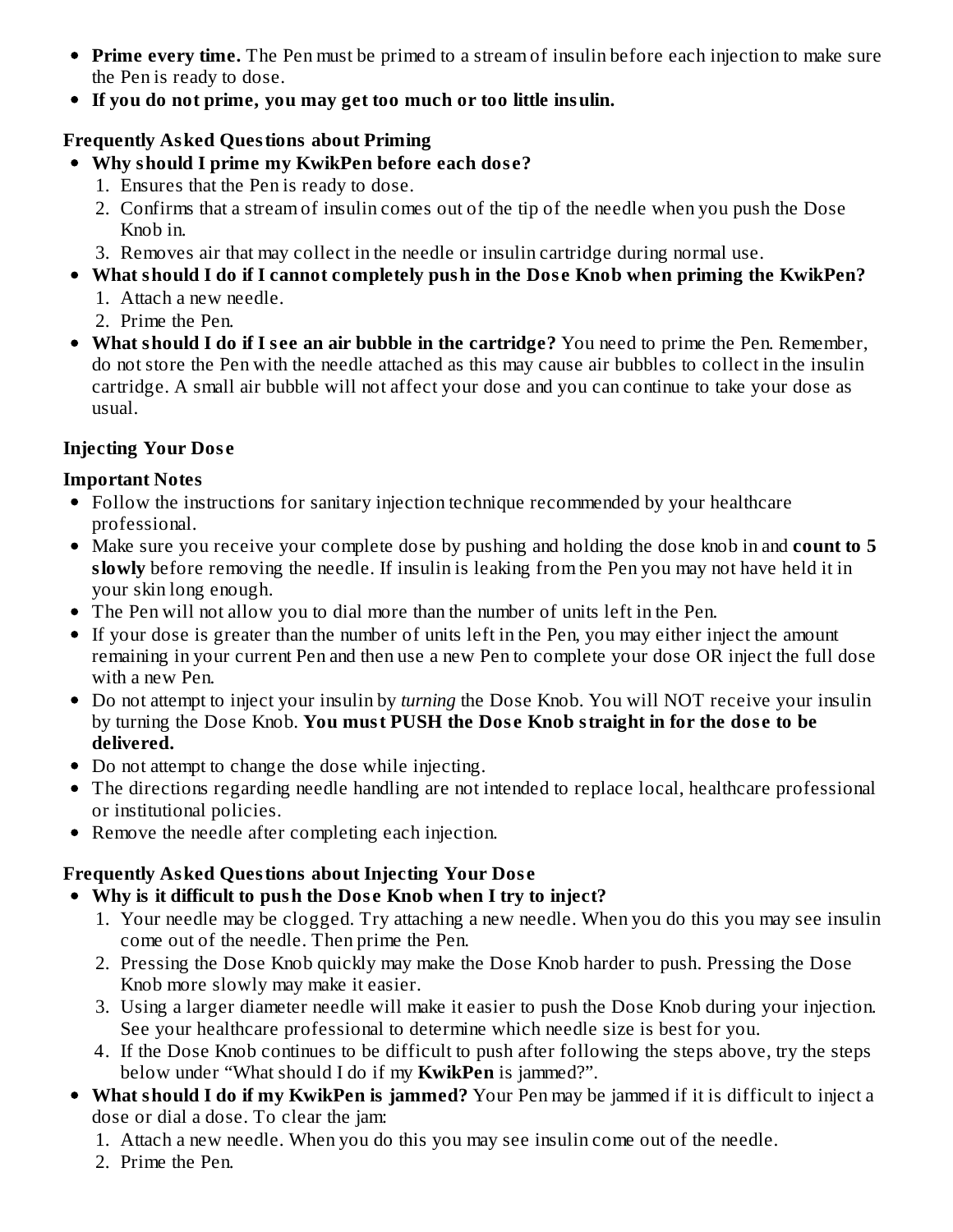- 3. Dial your dose and inject.
- 4. If the Dose Knob is still difficult to push, contact Lilly at 1-800-Lilly-Rx (1-800-545-5979).
- **Why is insulin leaking from the needle after I finished injecting my dos e**? You may have removed the needle from your skin too quickly.
	- 1. Make sure you see a 0 in the Dose Window to confirm you received the complete dose.
	- 2. For the next dose, **push and hold** the Dose Knob in and **count to 5 slowly** before removing the needle.
- What should I do if my dose is dialed and the Dose Knob is accidentally pushed in without a **needle attached?**
	- 1. Dial back to zero.
	- 2. Attach a new needle. When you do this you may see insulin come out of the needle.
	- 3. Prime the Pen.
	- 4. Dial your dose and inject.
- **What should I do if I dial a wrong dos e (too high or too low)?** Turn the Dose Knob backward or forward to correct the dose before injecting.
- What should I do if I see insulin leaking from the KwikPen needle while dialing the dose or **correcting the dose?** Do not inject the dose because you may not get your complete dose. Dial the Pen down to zero and prime the Pen again (see "Priming **Humalog KwikPen**" steps 2 B-D). Dial your dose and inject.
- **What should I do if my full dos e cannot be dialed?** The Pen will not allow you to dial a dose greater than the number of insulin units remaining in the cartridge. For example, if you need 31 units and only 25 units remain in the cartridge you will not be able to dial past 25. Do not attempt to dial past this point. You may either:
	- 1. Inject the partial dose and then inject the remaining dose using a new Pen. or
	- 2. Inject the full dose with a new Pen.
- Why can I not dial the dose to use the small amount of insulin that remains in my cartridge? The Pen is designed to deliver at least 300 units of insulin. The Pen design prevents the cartridge from being completely emptied because the small amount of insulin that remains in the cartridge cannot be delivered.

## **Storage and Disposal**

# **Important Notes**

- Refer to the *Patient Information Leaflet* for complete insulin storage instructions.
- Pens that have not been used should be stored in a refrigerator but not in a freezer. Do not use a Pen if it has been frozen.
- Do not store the Pen with the needle attached. If the needle remains attached, insulin may leak from the Pen, insulin may dry inside the needle causing the needle to clog, or air bubbles may form inside the cartridge.
- The Pen you are currently using should be kept at room temperature and away from heat and light.
- Keep the Pen out of the reach of children.
- Dispose of used needles in a puncture-resistant container or as directed by your healthcare professional.
- Dispose of used Pens as instructed by your healthcare professional and without the needle attached.

Use the space below to keep track of how long you should use each Pen in the carton. Once you start using a **KwikPen** it must be thrown out after the number of days listed in your *Patient Information Leaflet*, even if there is insulin remaining in the Pen. Record the date you start using a Pen, find the number of days that **KwikPen** should be used in the *Patient Information Leaflet* and determine the date the Pen should be thrown out. Record the dates in the space provided below.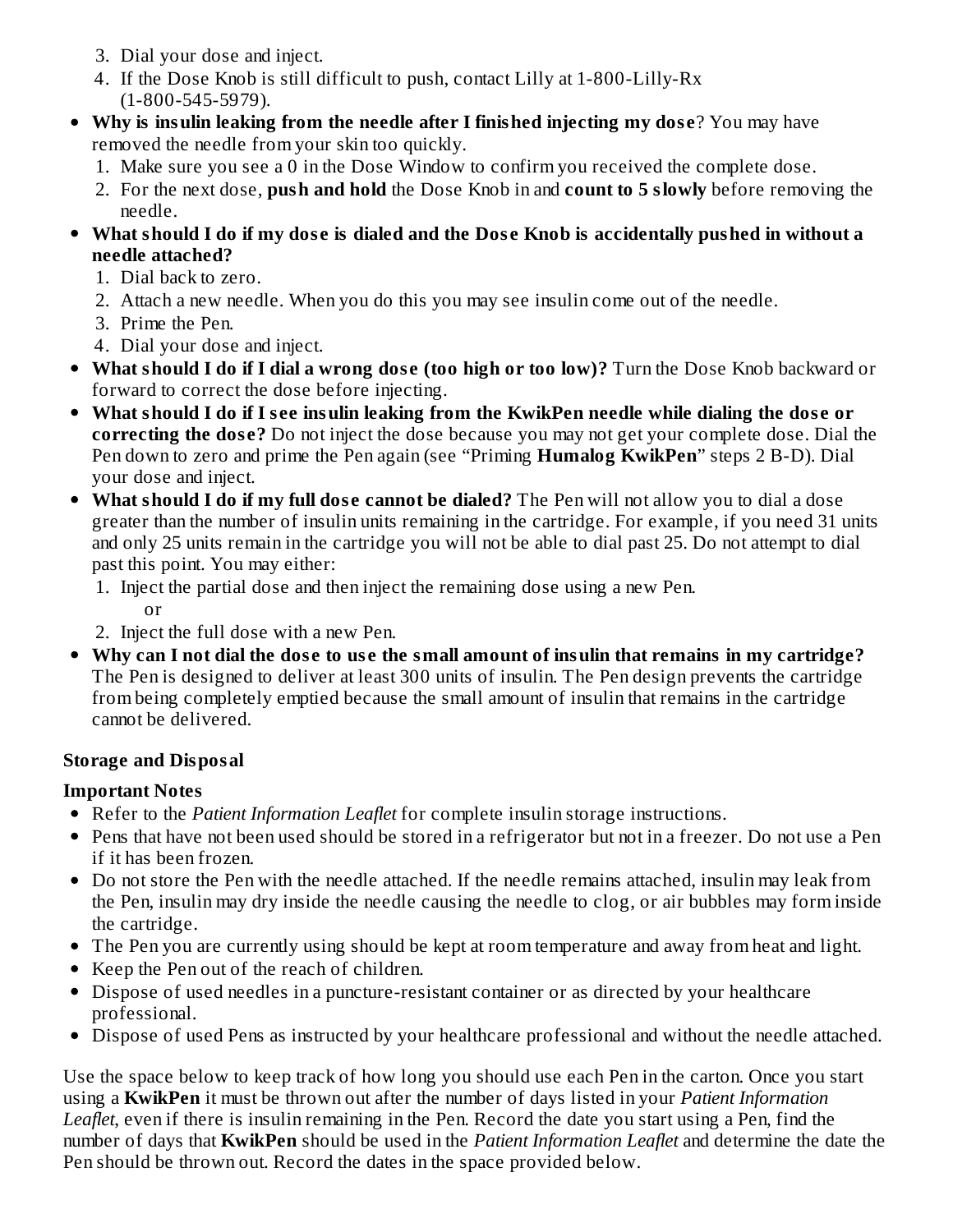#### **Example:**

| Pen 1 - First used on + | Number of days you should $=$ | Throw out on |
|-------------------------|-------------------------------|--------------|
| Date                    | use KwikPen (from Patient     | Date         |
|                         | <b>Information Leaflet</b> )  |              |
| Pen 1 - First used on   | Throw out on                  |              |
| Date                    | Date                          |              |
| Pen 2 - First used on   | Throw out on                  |              |
| Date                    | Date                          |              |
| Pen 3 - First used on   | Throw out on                  |              |
| Date                    | Date                          |              |
| Pen 4 - First used on   | Throw out on                  |              |
| Date                    | Date                          |              |
| Pen 5 - First used on   | Throw out on                  |              |
| Date                    | Date                          |              |

**If you have any questions or problems with your Humalog KwikPen, contact Lilly at 1-800-Lilly-Rx (1-800-545-5979) or your healthcare professional for assistance.**

For more information on **Humalog KwikPen** and insulin, please visit our website at **www.humalog.com**

 $\mathbf{H}$ umalog $^{\circledR}$  and  $\mathbf{H}$ umalog $^{\circledR}$  KwikPen $^{\scriptscriptstyle\mathsf{TM}}$  are trademarks of Eli Lilly and Company.

Marketed by: Lilly USA, LLC Indianapolis, IN 46285, USA

Copyright © 2007, 2011, Eli Lilly and Company. All rights reserved.

**Humalog KwikPen** meets the current dose accuracy and functional requirements of ISO 11608- 1:2000.

| <b>Getting Ready</b>                                                   |                                                |                                        |                         |
|------------------------------------------------------------------------|------------------------------------------------|----------------------------------------|-------------------------|
| Make sure you have the                                                 |                                                |                                        |                         |
| following items:                                                       | $H$ umalog $^{\circledR}$<br><b>KwikPenTM</b>  | <b>New Pen</b><br><b>Needle</b>        | <b>Alcohol Swab</b>     |
| <b>Pen Parts</b>                                                       | KwikPen, and Needle* Assembly *sold separately |                                        |                         |
| <b>Pen Needle Parts</b>                                                |                                                | <b>KwikPen Parts</b>                   |                         |
| (Needles Not Included)                                                 |                                                |                                        |                         |
| Paper Tab                                                              |                                                |                                        | Dose Indicator<br>Label |
|                                                                        |                                                |                                        | Dose<br>Knob            |
| Outer Needle<br>Inner Needle<br>Needle<br>$O$ <b>b</b> iald<br>C1.1.14 | Pen Cap                                        | <b>Rubber Seal</b><br>Cartridge Holder | Dose Window<br>Pen Body |

Cartridge Holder

Follow these instructions for each injection

**1. Preparing Humalog KwikPen**

Shield

Shield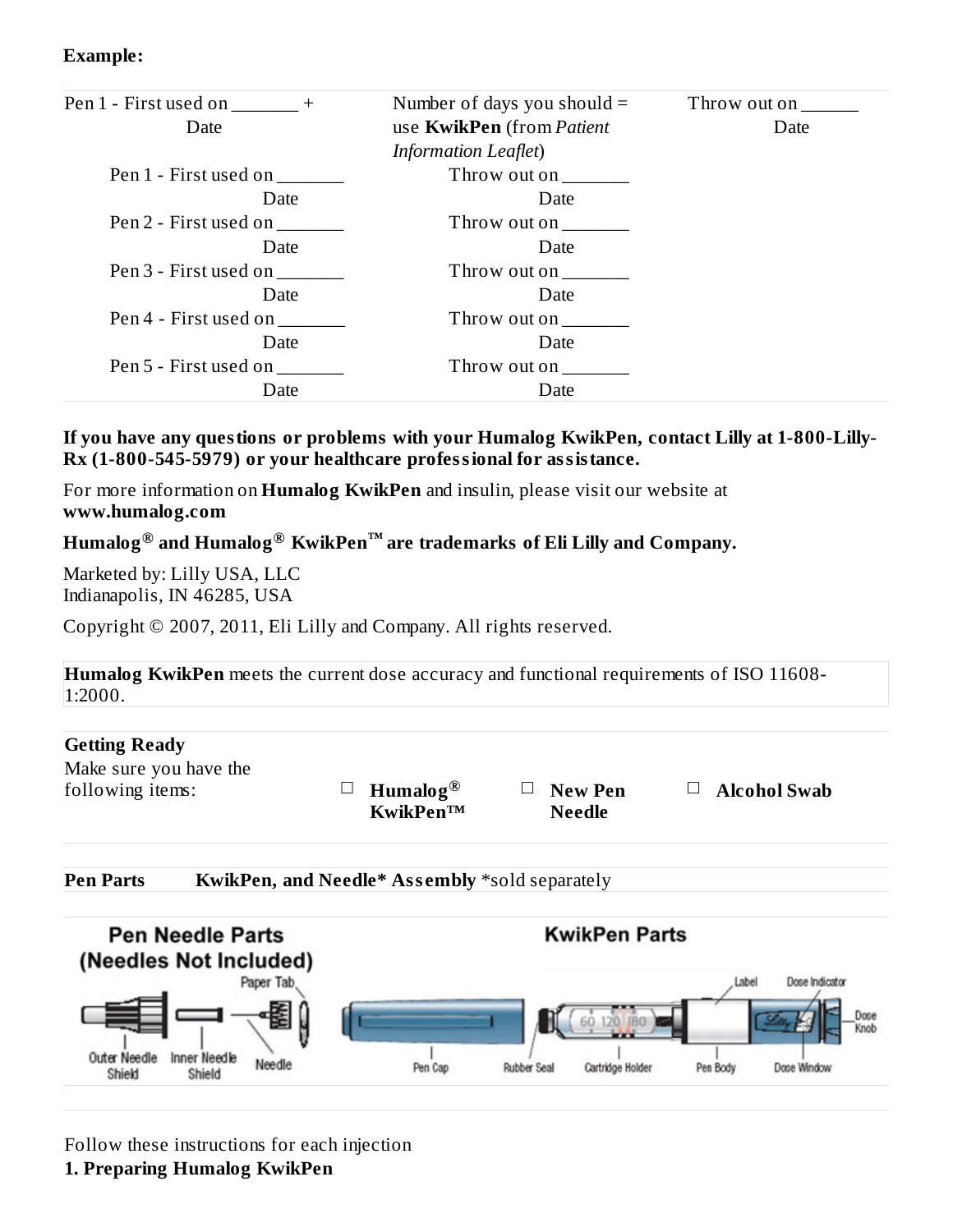



Pull Pen Cap to remove.

Be sure to check your insulin for:

- Type
- Expiration date
- Appearance

Pull off Outer Needle Shield. **Do not** throw

Pull off Inner Needle Shield and

throw away.

away.

Use an alcohol swab to wipe the Rubber Seal on the end of the Cartridge Holder.

> **Dial 2 Units** by turning the Dose

Knob.

# **A. B. C.**

Remove Paper Tab from Outer Needle Shield.



Push capped needle **straight** onto the Pen.

Screw needle on until secure.



Point Pen up.

Tap Cartridge Holder to collect

air at top.

pointing up, push Dose Knob in until it stops and 0 is seen in the Dose Window.

Hold Dose Knob in and **count to 5 slowly.**

Priming is complete when a stream of insulin appears from the needle tip **and** you have **counted to 5 slowly.**

If a stream of insulin does not appear, repeat priming steps 2 B-D up to four times. If the Pen still does not prime, change the needle and repeat the priming steps above.

Note: If you do not see a stream of insulin from the tip of the needle and the Dose Knob becomes hard to push, then change the needle and prime the Pen.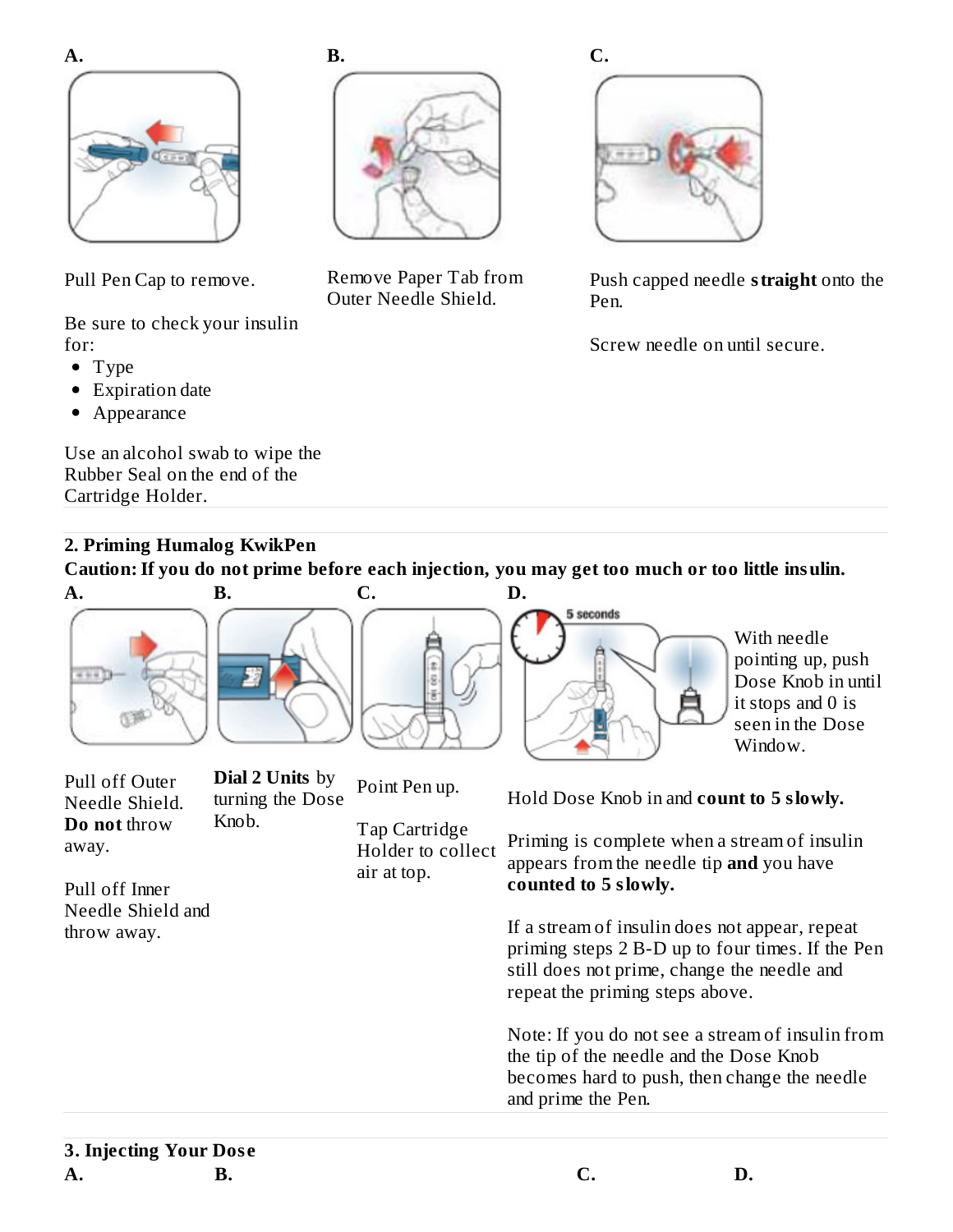









Turn Dose Knob to the number of units you need to inject. If you dial too many units, you can correct the dose by dialing backwards.

skin using injection technique recommended by from skin. your healthcare professional.

Insert needle into To deliver the full dose, hold Dose Knob in and **count to 5 slowly.** Remove needle

Place your thumb received the complete on the Dose Knob dose. Note: Check to make sure injection to keep you see 0 in the Dose Window to confirm you

Carefully replace the Outer Needle Shield.

Note: Remove the needle after each air

out of the cartridge. Do not store the Pen with the needle attached.

Unscrew the capped needle and dispose of as directed by your healthcare professional.



Replace Pen Cap.

**Example:** 10 units and push firmly shown.

**Example:** 15 units to dial more than Note: The Pen will not allow you the number of

until the Dose Knob stops.



shown.

The **even** numbers are printed on the dial. The **odd** numbers, after the number one, are shown as full lines.

Literature revised October 28, 2011

PV 5592 AMP

**PACKAGE LABELING PACKAGE CARTON – HUMALOG Vial 10 mL 1ct**

**NDC 54868-5108-0**

units left in the Pen.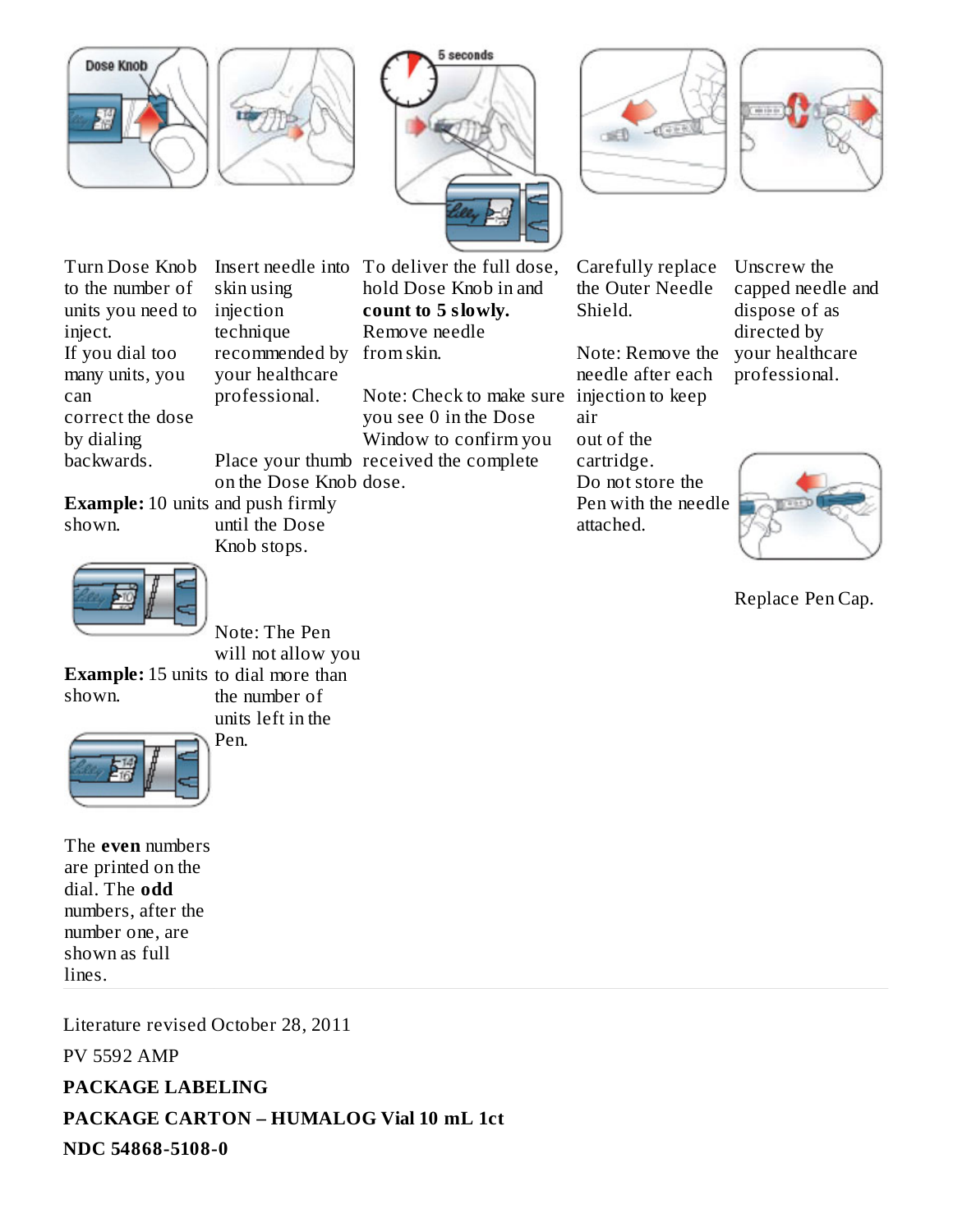

10 mL VL-7510 100 units per mL Humalog ® insulin lispro injection, USP (rDNA origin) For subcutaneous use. Rx only U-100

# **PACKAGE LABELING**

#### **PACKAGE CARTON – HUMALOG Prefilled Pen 5 x 3mL**

#### **NDC 54868-5899-0**



15 mL VL-8725 100 units per mL Humalog $^{\circledR}$ insulin lispro injection, USP (rDNA origin) For subcutaneous use.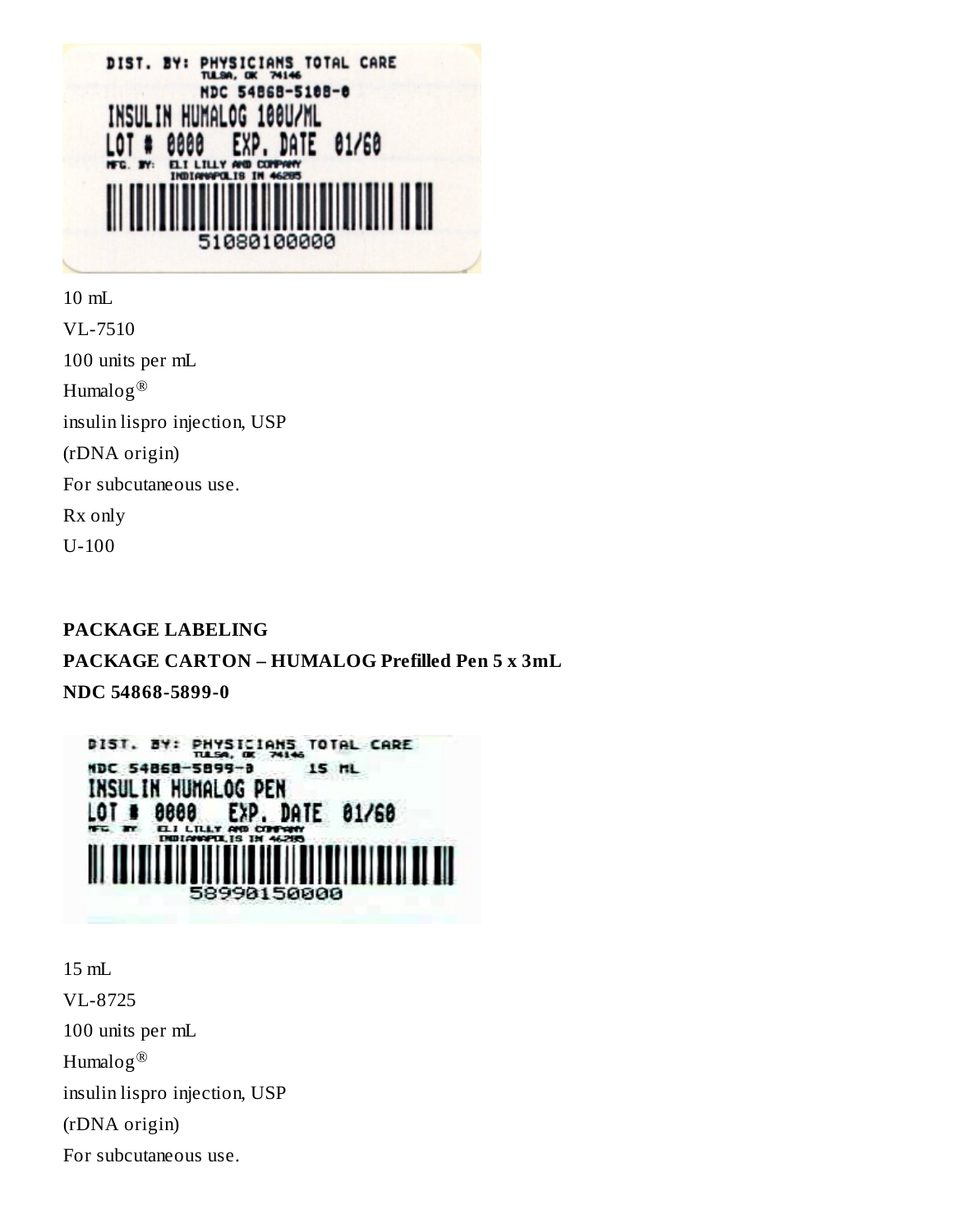Rx only U-100

#### **PACKAGE LABELING**

#### **PACKAGE CARTON – HUMALOG Cartridge 5 x 3 mL**

NDC 54868-5836-0



15 mL VL-7516 100 units per mL Humalog $^{\circledR}$ insulin lispro injection, USP (rDNA origin) For subcutaneous use. Rx only U-100

#### **HUMALOG**

insulin lispro injection, solution **Product Information Product T ype** HUMAN PRESCRIPTION DRUG **Ite m Code (Source )** NDC:548 6 8 -510 8 (NDC:0 0 0 2-7510 ) **Route of Administration** SUBCUTANEOUS **Active Ingredient/Active Moiety Ingredient Name Basis of Strength Strength Insulin lispro** (UNII: GFX7QIS1II) (Insulin lispro - UNII:GFX7QIS1II) **Insulin lispro** 100 [iU] in 1 mL **Inactive Ingredients**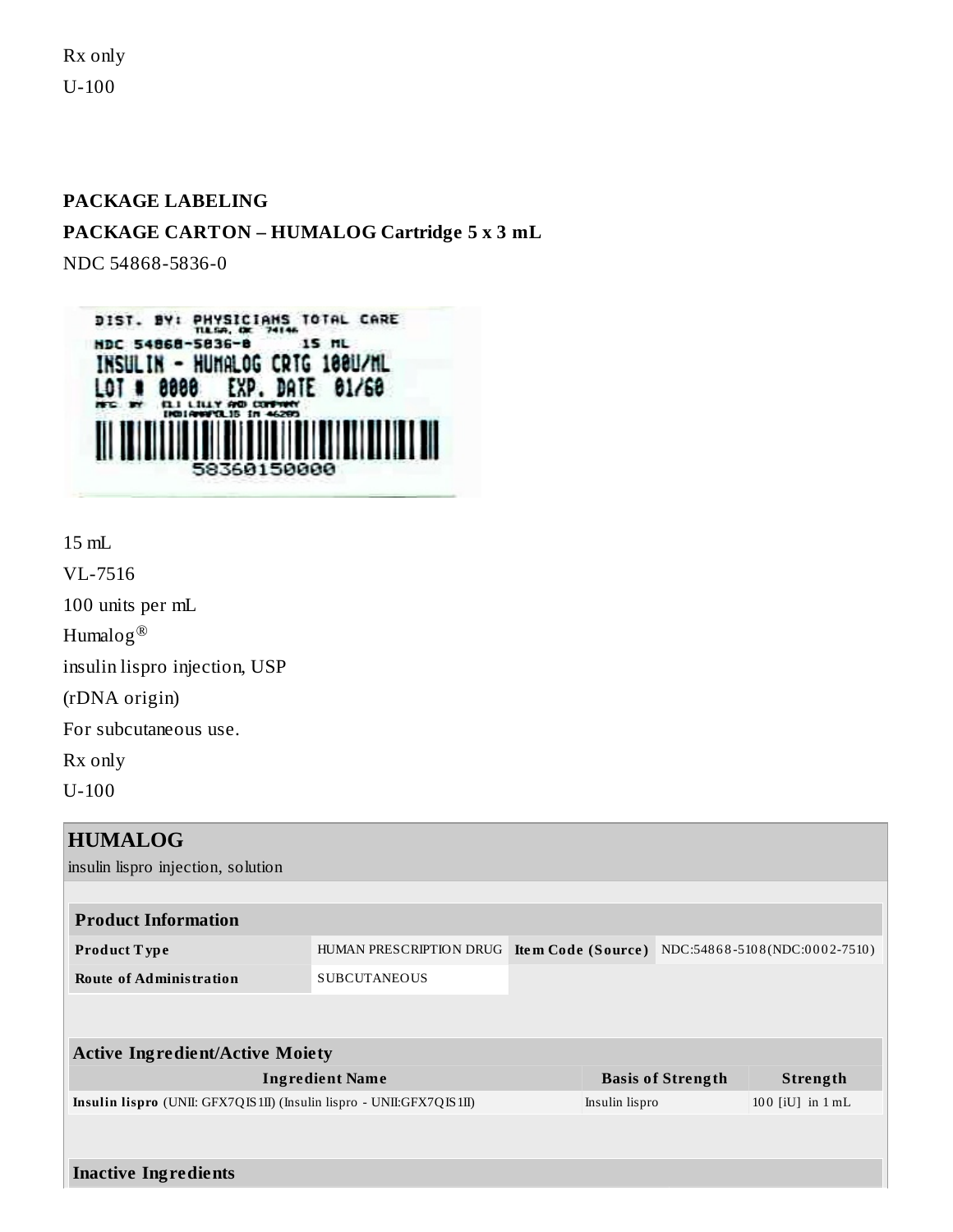| <b>Ingredient Name</b>               |                                                 |  |                             |                                 | Strength                  |
|--------------------------------------|-------------------------------------------------|--|-----------------------------|---------------------------------|---------------------------|
| Glycerin (UNII: PDC6A3C0OX)          |                                                 |  |                             | 16 mg in $1 mL$                 |                           |
|                                      | Sodium Phosphate, Dibasic (UNII: GR686LBA74)    |  |                             | $1.88$ mg in $1 \, \mathrm{mL}$ |                           |
| Metacresol (UNII: GGO4Y809LO)        |                                                 |  |                             | 3.15 mg in 1 mL                 |                           |
| Zinc (UNII: J41CSQ7QDS)              |                                                 |  |                             |                                 | $.0197$ mg in $1$ mL      |
| Phenol (UNII: 339 NCG44TV)           |                                                 |  |                             |                                 |                           |
| Water (UNII: 059QF0KO0R)             |                                                 |  |                             |                                 |                           |
| Hydrochloric acid (UNII: QTT17582CB) |                                                 |  |                             |                                 |                           |
| Sodium hydroxide (UNII: 55X04QC32I)  |                                                 |  |                             |                                 |                           |
| Packaging                            |                                                 |  |                             |                                 |                           |
| <b>Item Code</b><br>#                | <b>Package Description</b>                      |  | <b>Marketing Start Date</b> |                                 | <b>Marketing End Date</b> |
| 1 NDC:54868-5108-0                   | 1 in 1 CARTON                                   |  |                             |                                 |                           |
| $\mathbf{1}$                         | 10 mL in 1 VIAL                                 |  |                             |                                 |                           |
|                                      |                                                 |  |                             |                                 |                           |
| <b>Marketing Information</b>         |                                                 |  |                             |                                 |                           |
| <b>Marketing Category</b>            | <b>Application Number or Monograph Citation</b> |  | <b>Marketing Start Date</b> |                                 | <b>Marketing End Date</b> |
| <b>NDA</b>                           | NDA020563                                       |  | 05/02/2005                  |                                 |                           |
|                                      |                                                 |  |                             |                                 |                           |

| <b>HUMALOG PEN</b><br>insulin lispro injection, solution              |                                   |                              |                |                          |                               |
|-----------------------------------------------------------------------|-----------------------------------|------------------------------|----------------|--------------------------|-------------------------------|
|                                                                       |                                   |                              |                |                          |                               |
| <b>Product Information</b>                                            |                                   |                              |                |                          |                               |
| Product Type                                                          | HUMAN PRESCRIPTION<br><b>DRUG</b> | <b>Item Code</b><br>(Source) |                |                          | NDC:54868-5899(NDC:0002-8725) |
| <b>Route of Administration</b>                                        | <b>SUBCUTANEOUS</b>               |                              |                |                          |                               |
|                                                                       |                                   |                              |                |                          |                               |
|                                                                       |                                   |                              |                |                          |                               |
| <b>Active Ingredient/Active Moiety</b>                                |                                   |                              |                |                          |                               |
|                                                                       | <b>Ingredient Name</b>            |                              |                | <b>Basis of Strength</b> | Strength                      |
| Insulin lispro (UNII: GFX7QIS1II) (Insulin lispro - UNII: GFX7QIS1II) |                                   |                              | Insulin lispro |                          | 100 [iU] in 1 mL              |
|                                                                       |                                   |                              |                |                          |                               |
| <b>Inactive Ingredients</b>                                           |                                   |                              |                |                          |                               |
|                                                                       | <b>Ingredient Name</b>            |                              |                |                          | Strength                      |
| Glycerin (UNII: PDC6A3C0OX)                                           |                                   |                              |                | 16 mg in $1 mL$          |                               |
| Sodium Phosphate, Dibasic (UNII: GR686LBA74)                          |                                   |                              |                | $1.88$ mg in $1$ mL      |                               |
| Metacresol (UNII: GGO4Y809LO)                                         |                                   |                              |                | 3.15 mg in 1 mL          |                               |
| Zinc (UNII: J41CSQ7QDS)                                               |                                   |                              |                | .0197 mg in 1 mL         |                               |
| Phenol (UNII: 339 NCG44TV)                                            |                                   |                              |                |                          |                               |
| Water (UNII: 059QF0KO0R)                                              |                                   |                              |                |                          |                               |
| Hydrochloric acid (UNII: QTT17582CB)                                  |                                   |                              |                |                          |                               |
| Sodium hydroxide (UNII: 55X04QC32I)                                   |                                   |                              |                |                          |                               |
|                                                                       |                                   |                              |                |                          |                               |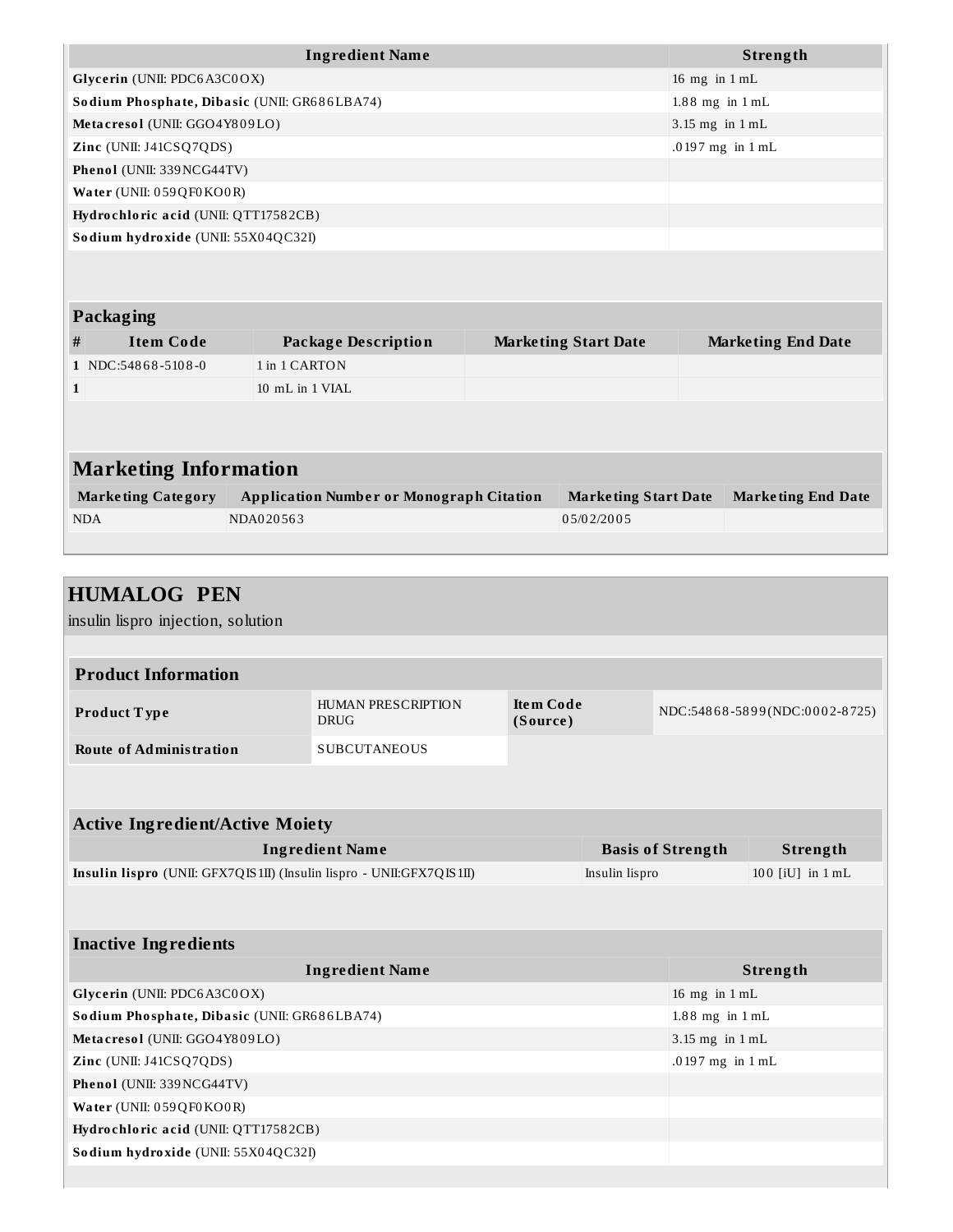| <b>Packaging</b> |                              |                                                 |  |                             |  |                           |
|------------------|------------------------------|-------------------------------------------------|--|-----------------------------|--|---------------------------|
| #                | <b>Item Code</b>             | <b>Package Description</b>                      |  | <b>Marketing Start Date</b> |  | <b>Marketing End Date</b> |
|                  | $1$ NDC:54868-5899-0         | 5 in 1 CARTON                                   |  |                             |  |                           |
| $\mathbf{1}$     |                              | 3 mL in 1 SYRINGE                               |  |                             |  |                           |
|                  | <b>Marketing Information</b> |                                                 |  |                             |  |                           |
|                  | <b>Marketing Category</b>    | <b>Application Number or Monograph Citation</b> |  | <b>Marketing Start Date</b> |  | <b>Marketing End Date</b> |
|                  | <b>NDA</b>                   | NDA020563                                       |  | 05/12/2008                  |  |                           |
|                  |                              |                                                 |  |                             |  |                           |

| <b>HUMALOG CARTRIDGE</b>                     |                                                                          |                             |                |                          |                           |  |
|----------------------------------------------|--------------------------------------------------------------------------|-----------------------------|----------------|--------------------------|---------------------------|--|
| insulin lispro injection, solution           |                                                                          |                             |                |                          |                           |  |
|                                              |                                                                          |                             |                |                          |                           |  |
| <b>Product Information</b>                   |                                                                          |                             |                |                          |                           |  |
| Product Type                                 | HUMAN PRESCRIPTION DRUG Item Code (Source) NDC:54868-5836(NDC:0002-7516) |                             |                |                          |                           |  |
| <b>Route of Administration</b>               | <b>SUBCUTANEOUS</b>                                                      |                             |                |                          |                           |  |
|                                              |                                                                          |                             |                |                          |                           |  |
|                                              |                                                                          |                             |                |                          |                           |  |
| <b>Active Ingredient/Active Moiety</b>       |                                                                          |                             |                |                          |                           |  |
|                                              | <b>Ingredient Name</b>                                                   |                             |                | <b>Basis of Strength</b> | Strength                  |  |
|                                              | Insulin lispro (UNII: GFX7QIS1II) (Insulin lispro - UNII: GFX7QIS1II)    |                             | Insulin lispro |                          | 100 [iU] in 1 mL          |  |
|                                              |                                                                          |                             |                |                          |                           |  |
|                                              |                                                                          |                             |                |                          |                           |  |
| <b>Inactive Ingredients</b>                  |                                                                          |                             |                |                          |                           |  |
|                                              | <b>Ingredient Name</b>                                                   |                             |                |                          | Strength                  |  |
| Glycerin (UNII: PDC6A3C0OX)                  |                                                                          |                             |                |                          | 16 mg in 1 mL             |  |
| Sodium Phosphate, Dibasic (UNII: GR686LBA74) |                                                                          |                             |                |                          | $1.88$ mg in $1$ mL       |  |
| Metacresol (UNII: GGO4Y809LO)                |                                                                          |                             |                | 3.15 mg in 1 mL          |                           |  |
| Zinc (UNII: J41CSQ7QDS)                      |                                                                          |                             |                | .0197 mg in 1 mL         |                           |  |
| Phenol (UNII: 339NCG44TV)                    |                                                                          |                             |                |                          |                           |  |
| Water (UNII: 059QF0KO0R)                     |                                                                          |                             |                |                          |                           |  |
| Hydrochloric acid (UNII: QTT17582CB)         |                                                                          |                             |                |                          |                           |  |
| Sodium hydroxide (UNII: 55X04QC32I)          |                                                                          |                             |                |                          |                           |  |
|                                              |                                                                          |                             |                |                          |                           |  |
|                                              |                                                                          |                             |                |                          |                           |  |
| Packaging                                    |                                                                          |                             |                |                          |                           |  |
| <b>Item Code</b><br>#                        | <b>Package Description</b>                                               | <b>Marketing Start Date</b> |                |                          | <b>Marketing End Date</b> |  |
| 1 NDC:54868-5836-0                           | 5 in 1 CARTON                                                            |                             |                |                          |                           |  |
| $\mathbf{1}$                                 | 3 mL in 1 CARTRIDGE                                                      |                             |                |                          |                           |  |
|                                              |                                                                          |                             |                |                          |                           |  |
|                                              |                                                                          |                             |                |                          |                           |  |
| <b>Marketing Information</b>                 |                                                                          |                             |                |                          |                           |  |

**Marke ting Category Application Numbe r or Monograph Citation Marke ting Start Date Marke ting End Date**